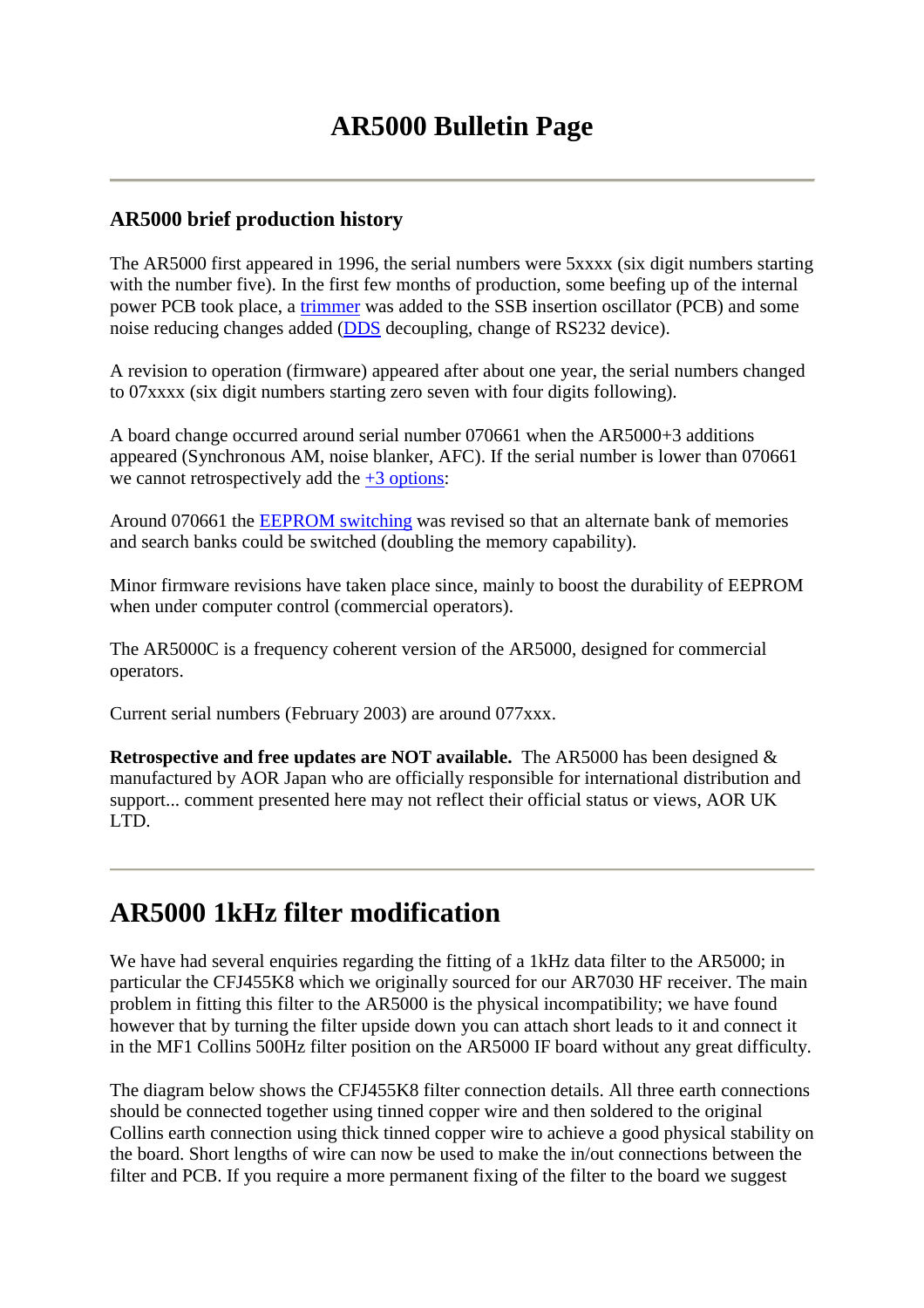double sided tape to hold the filter in an upside down position before making the soldered connections.



Careful examination of the PCB around the filter Earth corrections

connections will show that there are two 33pF SMD capacitors connected between the filter in/out and earth. Ideally these could be removed to give a flatter frequency response along with changing R173 to 1k8. In practice however you will probably not notice any change and we recommend that they are left as standard. The circuit is shown below



After fitting the filter, refer to page 68 and 69 of the AR5000 instruction manual in order to register the new filter. You must register the new filter as a 500Hz filter - this is also the bandwidth that will be displayed when the filter is selected. Unfortunately there is no 1kHz bandwidth available on the display.

# **AR5000 DETECTOR OUTPUT**

The AR5000 is capable of running various decoders from its ACC1 socket on the front panel (pin2 gives approx. 180mV RMS -100Kohm).

This is suitable in most cases, but is slightly limited by two 0.1uf capacitors and switching circuits in line between the detector output and the socket.

If problems are experienced, then the solution will probably be direct connection to the FM detector IC on the IF unit.

To do this, remove the top case of the receiver to reveal the IF and PLL units underneath. The IF unit is the rearmost board (fitted with various filters). Once the six screws are undone and the IF OUT mini-coax plug disconnected, the board will pull slightly forward and hinge towards the front panel.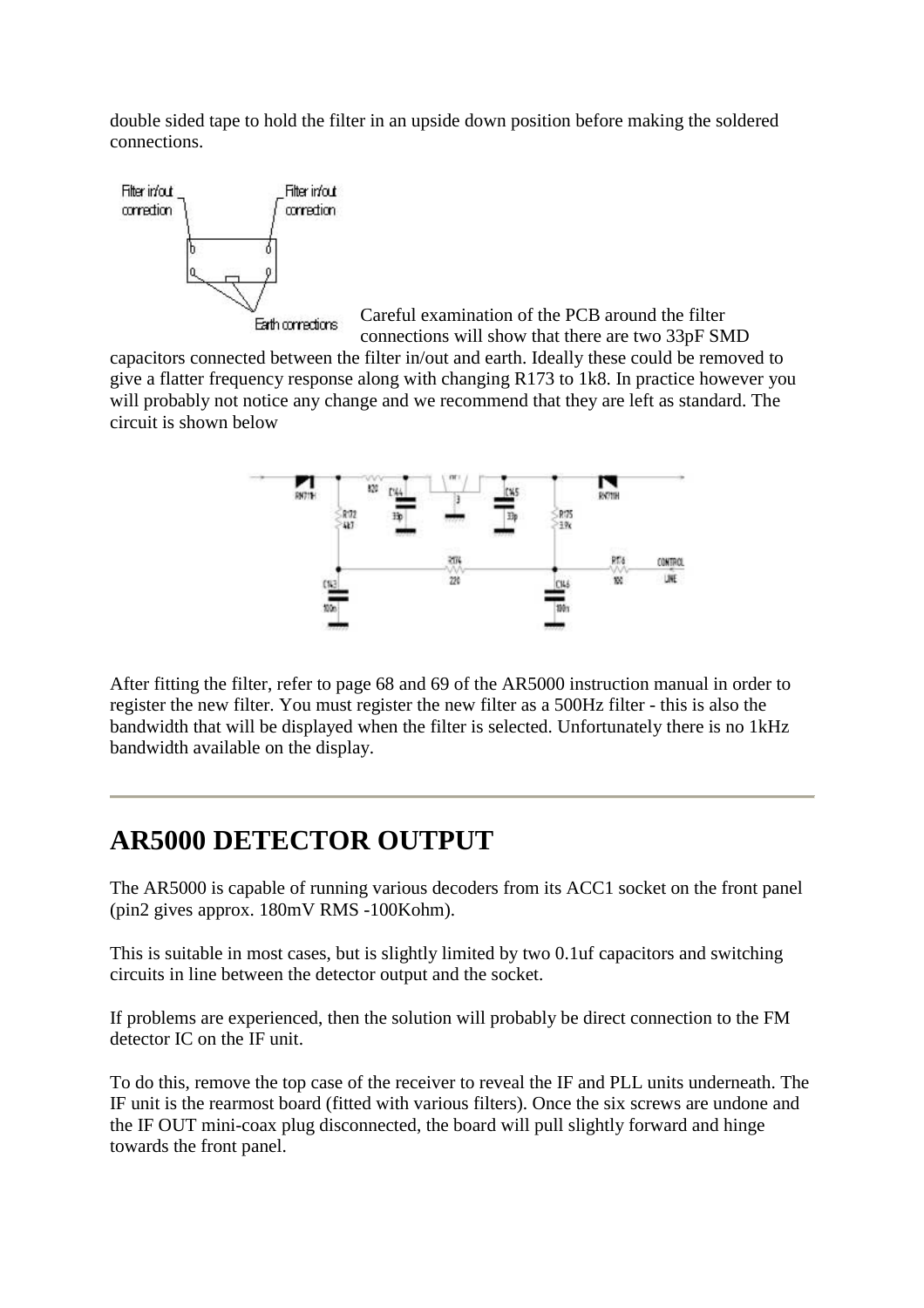The detector output can be taken from pin 9, IC8. This is a surface mount IC located on the underside of the board (roughly under the 10.245Mhz crystal).

IC8 is labelled as MC3372M.

The output can be taken by directly soldering a wire to the output pin or from the capacitor it feeds (C88 - located directly next to pin 9). Care must obviously be taken when carrying out any work of this type. Note that there is a small DC level present on this pin and some DC decoupling will be needed if none is present in the decoder input.

As all pins on ACC1 socket are used, the new detector output will now have to brought out of the set separately or possibly connected to pin 4 on ACC2 if that socket is not being used.

Refit the board and test before re-fitting the top cover.

Approximate output levels to be expected directly from the IC are (with a large signal input and 1kHz tone):

|        |                         | <b>Filter used Deviated at 3kHz Maximum deviation for filter bandwidth</b> |
|--------|-------------------------|----------------------------------------------------------------------------|
| 6kHz   | $900 \text{mV}$ (p / p) | 1.2V(p/p)                                                                  |
| 15kHz  | 600mV                   | 1.2V                                                                       |
| 30kHz  | 300mV                   | 1.2V                                                                       |
| 110kHz | 200mV                   | 1.2V                                                                       |

# **Further specification - measurements**

The following additional specification has been generated at the request of customers, much of the test data has been provided by AOR Japan and represents 'typical' measurements:

### **Maximum signal input:**

+17dBm input is acceptable without damage over the entire frequency range of the AR5000, this represents about 1.5V into 50 OHMS.

#### **AGC time constant:**

|                               | <b>ON/OFF</b> |
|-------------------------------|---------------|
| AM, USB, LSB, CW   OFF / SLOW |               |

### **AFC (AR5000+3 only):**

The AFC operates in AM, & FM modes, it is not operational in SSB modes. Operation typically auto-tunes to centre frequency within a few seconds when an offset of a few kHz exists. The maximum capture offset is 25kHz.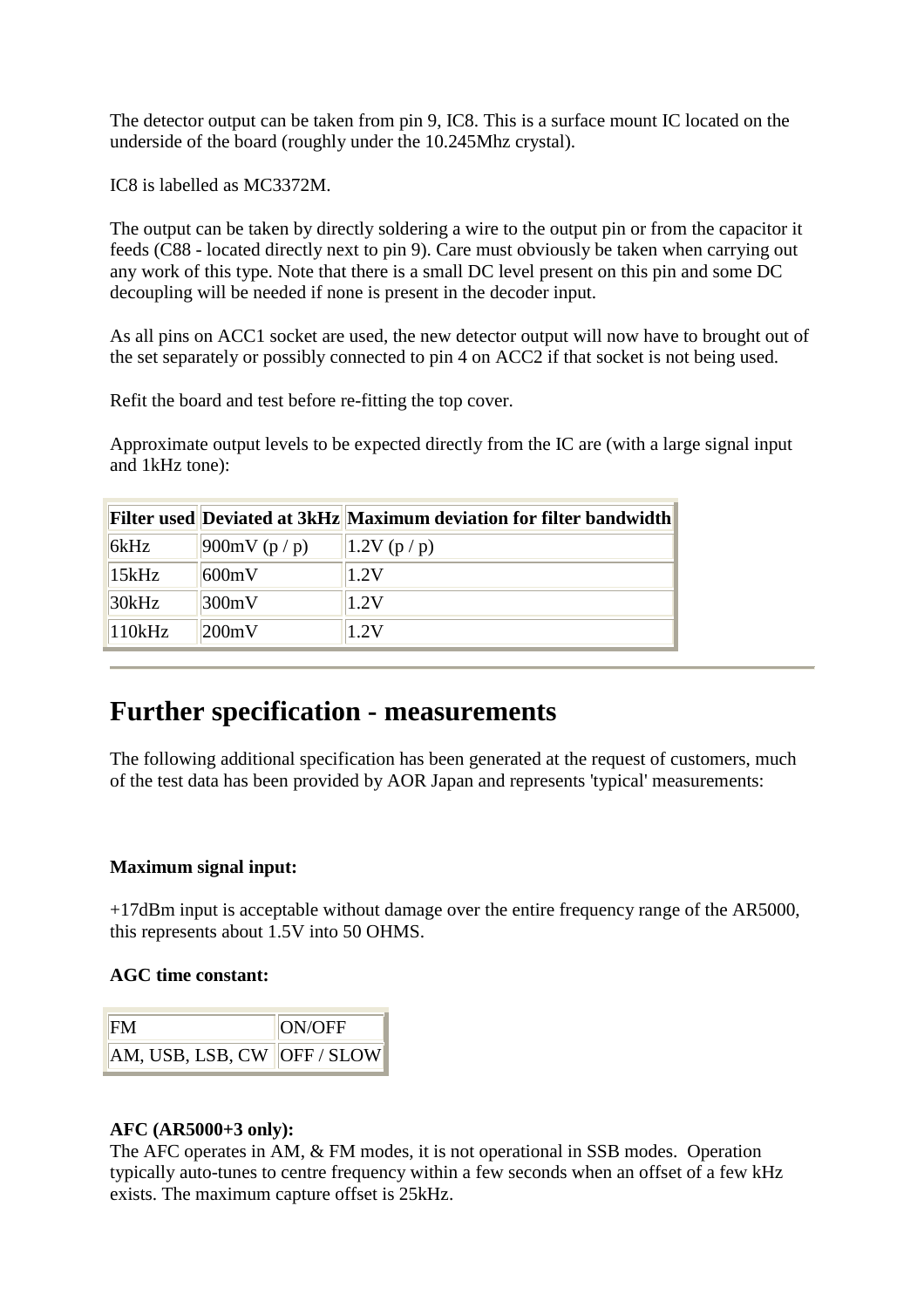## **Overall noise figure:**

AM S/N is as follows at 60% and 70% modulation with 3 kHz and 6 kHz filters

| Freq      |                | <b>Filter 60%</b> 70% |                  |
|-----------|----------------|-----------------------|------------------|
| 129.8 MHz |                | 3kHz   48dB   49dB    |                  |
| 129.8 MHz |                | 6kHz   49dB 50dB      |                  |
| 880.8 MHz |                |                       | 3kHz 33dB 33.5dB |
| 880.8 MHz | 6kHz 46dB 47dB |                       |                  |

Also refer to attached local **oscillator** noise measurement.

## **IF / image rejection, Image rejection (1st image):**

| 250 kHz    | 81dB  |
|------------|-------|
| 700 kHz    | 81dB  |
| 1.450 MHz  | 85dB  |
| 3.000 MHz  | 85dB  |
| 7.000 MHz  | 87dB  |
| 15.80 MHz  | 88dB  |
| 30.80 MHz  | 89dB  |
| 52.80 MHz  | 107dB |
| 120.8 MHz  | 119dB |
| 199.8 MHz  | 95dB  |
| 320.8 MHz  | 76dB  |
| 430.8 MHz  | 52dB  |
| 850.8 MHz  | 54dB  |
| 1250.8 MHz | 59dB  |
| 2600.0 MHz | 81dB  |
|            |       |

## **2nd order products:**

| Tested at 129.800 MHz (wanted signal) to produce 12dB SINAD $\vert$ -118 dBm |                 |
|------------------------------------------------------------------------------|-----------------|
| Unwanted signal 2.550 MHz                                                    | $\sim$ 33.5 dBm |
| Unwanted signal 132.350 MHz                                                  | $\ $ - 33.5 dBm |
|                                                                              | 84.5dB          |

**3rd order products:**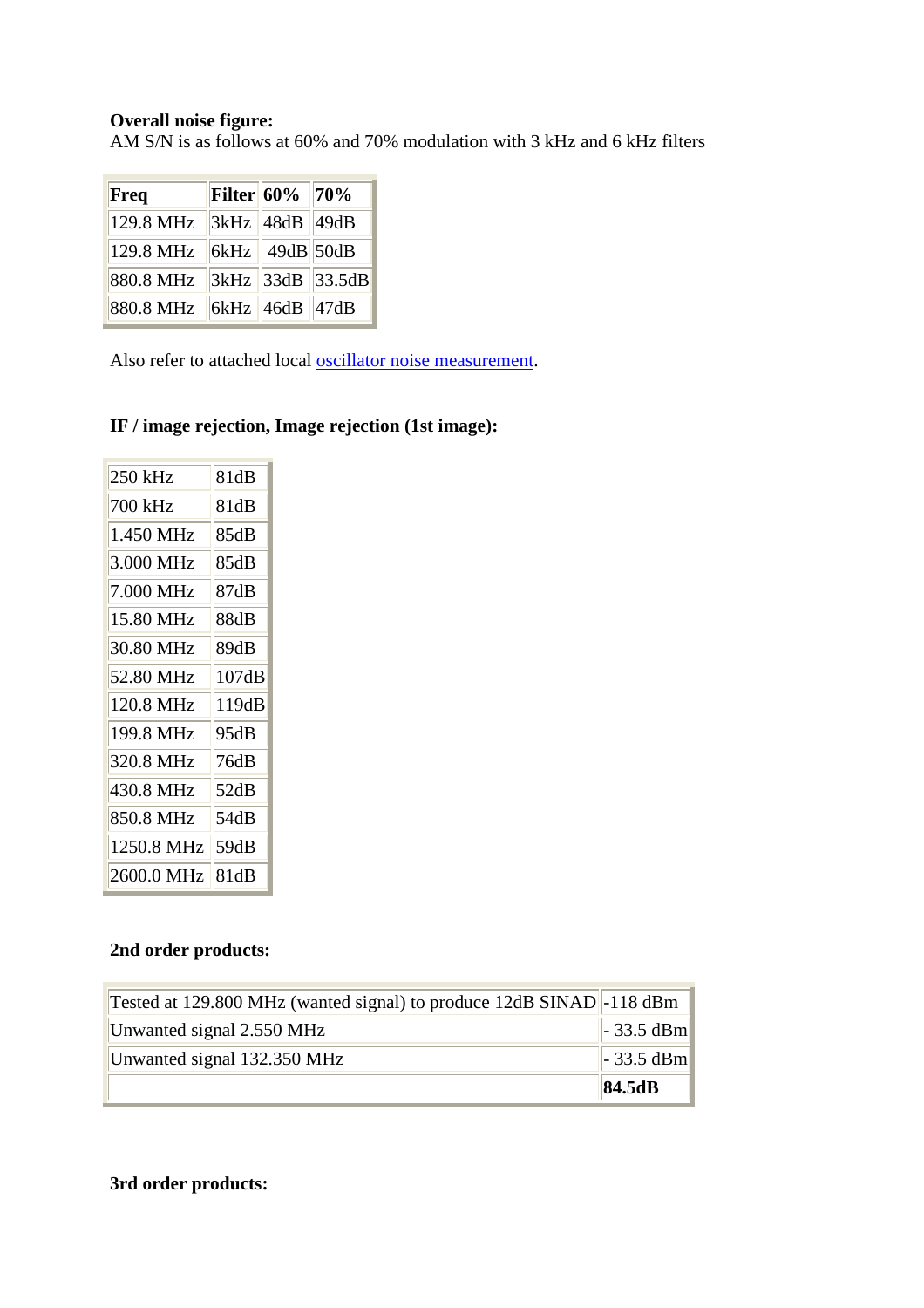| <b>Test frequency (wanted)</b> Unwanted frequencies |                               | Product   |
|-----------------------------------------------------|-------------------------------|-----------|
| 25.800 MHz                                          | 25.925 & 26.050 MHz           | -8dBm     |
| 129.800 MHz                                         | 129.925 & 130.050 MHz  -14dBm |           |
| 320.800 MHz                                         | 320.925 & 321.050 MHz - 12dBm |           |
| 470.800 MHz                                         | 470.925 & 471.050             | $-10$ dBm |
| 850.800 MHz                                         | 850.925 & 851.050             | $-10dBm$  |

#### **Cross modulation:**

| Wanted frequency 129.800 MHz, 60% AM with 15 kHz bandwidth -93dBm S/N 21.5dB |                                                           |  |  |
|------------------------------------------------------------------------------|-----------------------------------------------------------|--|--|
| Interfering signal 129.900 MHz, 30% mod                                      | $\left\ $ -23dBm S/N 18dB 60dB<br>$-27$ dBm S/N 20dB 56dB |  |  |

| Wanted frequency 129.800 MHz, 60% AM with 15 kHz bandwidth -89dBm |                                  |  |
|-------------------------------------------------------------------|----------------------------------|--|
| Interfering signal 129.925 MHz, 30% mod                           | $\parallel$ -23dBm S/N 20dB 60dB |  |

# **There are two resets for the AR5000:-**

1) **CPU RESET**. If switching the set off/on does not help, the next action should be to reset the receiver using the hidden reset switch provided.

The reset switch is located behind the torque lever to the right of the main tuning dial.

i. Move the lever to the downwards position, a black cloth material covers the slot. The reset switch is located at the top of the slot about 10mm behind the front panel.

ii. Using a match stick or similar tool, press and release the reset switch (with the unit switched on, and powered in a normal manner).

iii. The back light will extinguish then all LCD characters will be displayed, the set will then power up and resume normal operation (if it has not automatically switched on again press the "Power" button).

This will re-boot the CPU without erasing the search/memory contents or going back to the default settings. The last entered frequency in VFO may be lost.

2) **CPU SOFT RESET**. If the reset switch does not help, it is possible to SOFT RESET the AR5000 CPU. This will clear all bank link information and reset the VFO to default parameters including frequency display of 128.900Mhz.

i. Switch the receiver off (unplug the power cord if necessary to power down the receiver).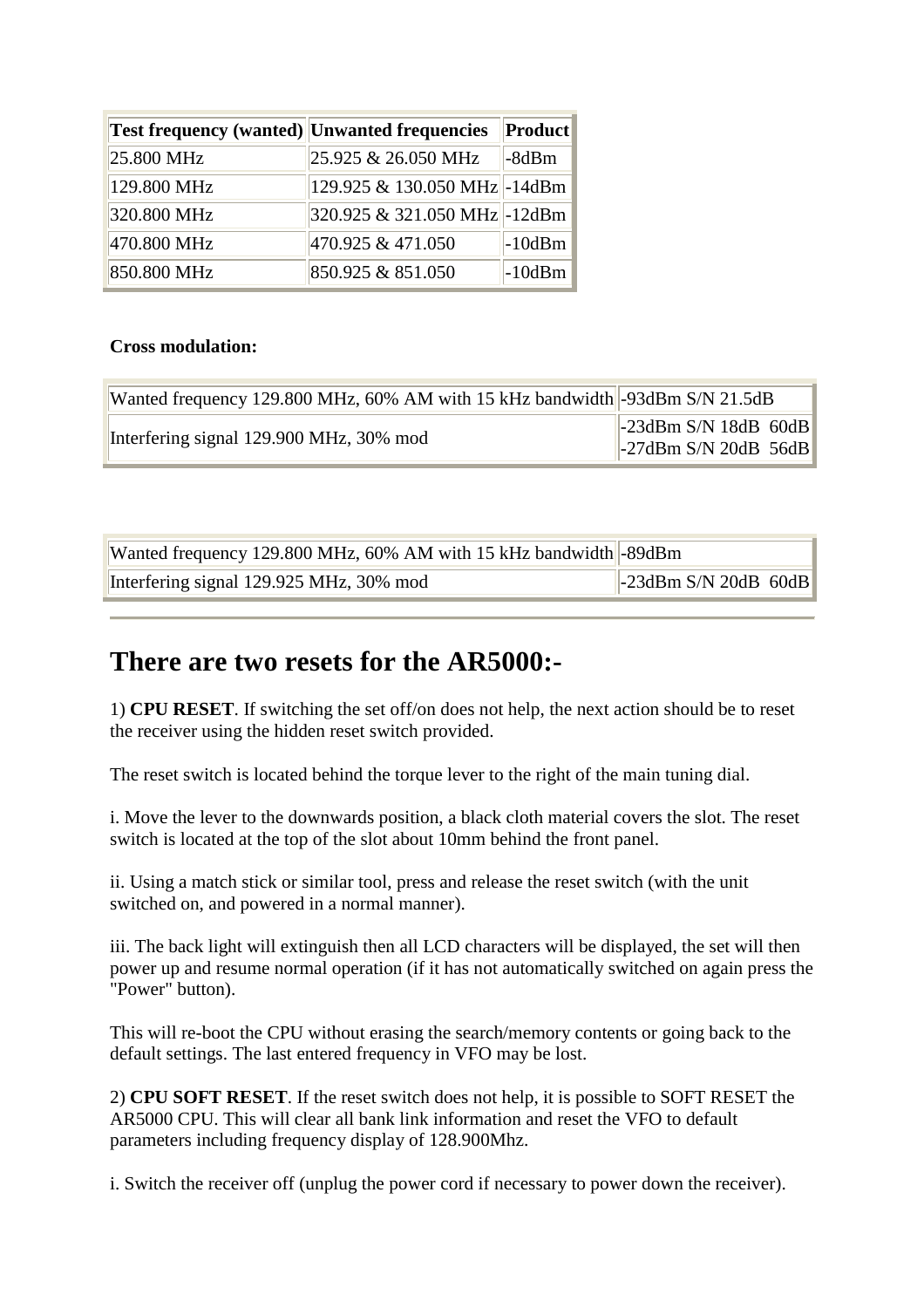ii. Press and hold the "CLR" key while switching on the receiver once again, keep hold of the "CLR" key.

iii. The clock will be displayed, wait for the default frequency/text display to appear then release the "CLR" key.

The defaults are:

Frequency 128.900MHz Receiver Mode AM Tuning Step 25kHz IFBW 6.0kHz Attenuator 00dB

# **AR5000 'S'Meter Response (HEX)**

The following table is compiled using a standard AR5000 in NFM mode with the 15KHz filter fitted at 171.1MHz. The meter response throughout the VHF region is reasonably flat and will give readings of similar level. The responses were obtained using the LM command

| Signal Input<br>(dBm) | Hex Response | Signal Input<br>(dBm) | <b>Hex Response</b> |
|-----------------------|--------------|-----------------------|---------------------|
|                       | 02           | $-85$                 | 7F                  |
| $-120$                | 02           | $-80$                 | 8B                  |
| $-115$                | 02           | $-75$                 | 96                  |
| $-112$                | 02           | $-70$                 | A <sub>0</sub>      |
| $-111$                | 06           | $-65$                 | AA                  |
| $-110$                | 0B           | $-60$                 | B <sub>3</sub>      |
| $-109$                | 14           | $-55$                 | <b>BD</b>           |
| $-108$                | 1D           | $-50$                 | C6                  |
| $-107$                | 25           | $-45$                 | <b>CE</b>           |
| $-106$                | 2B           | $-40$                 | D7                  |
| $-105$                | 32           | $-35$                 | E <sub>0</sub>      |
| $-104$                | 38           | $-30$                 | E <sub>8</sub>      |
| $-103$                | 3D           | $-25$                 | F1                  |
| $-102$                | 43           | $-20$                 | F <sub>8</sub>      |
| $-101$                | 49           | $-15$                 | FA                  |
| $-100$                | 4E           | $-10$                 | FB                  |
| $-95$                 | 63           | $-5$                  | FC                  |
| $-90$                 | 71           | $\boldsymbol{0}$      | $ {\rm FD} $        |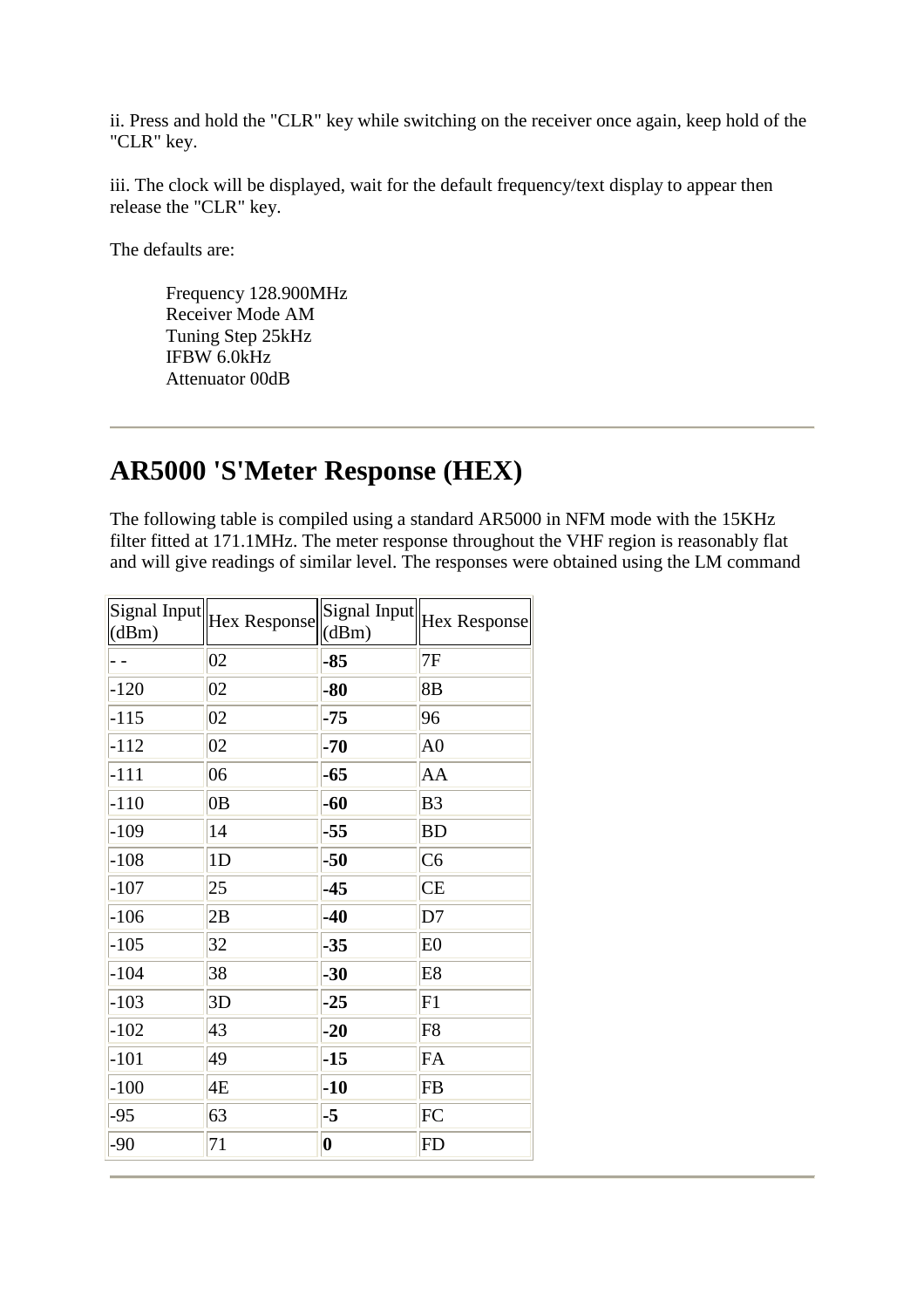# **AR5000 Frequency stability**

Measured for a 'typical' stock set.

Measured at 20 MHz from cold. Room temperature approx. 25 degree Celsius.

|                | Time Elapsed  Frequency change from start |
|----------------|-------------------------------------------|
| $\overline{0}$ | 0 <sub>Hz</sub>                           |
| 1 minute       | 3 Hz                                      |
| 2 minutes      | 4 Hz                                      |
| 3 minutes      | 6 Hz                                      |
| 4 minutes      | 8 Hz                                      |
| 5 minutes      | 9 Hz                                      |
| 10 minutes     | 16 Hz                                     |
| 20 minutes     | 25 Hz                                     |
| 30 minutes     | 30 Hz                                     |
| 40 minute      | 33 Hz                                     |
| 50 minutes     | 35 Hz                                     |
| 1 hour         | 36 Hz                                     |
| 2 hours        | 37 Hz                                     |

i.e. Under 2ppm from cold in 1<sup>st</sup> hour.<br>0.05ppm in subsequent hour.

# **AR5000 Local Oscillator Phase Noise Measurements**

The following measurements are from a 'typical' AR5000 receiver. Figures supplied by AOR Japan 19 December 1997.

| <b>VCO</b>       |        |               | dBC/Hz<br>25KHz Offset | 50KHz Offset |
|------------------|--------|---------------|------------------------|--------------|
| VCO <sub>1</sub> | 10KHz  | 622.4MHz      | 109                    | 112          |
|                  | 15KH   | 637.4MHz      | 110                    | 112          |
|                  | 29KHz  | 651.4MHz      | 109                    | 111          |
| VC <sub>02</sub> | 30MHz  | 652.4MHz      | 103                    | 108          |
|                  | 103MHz | 725.4MHz      | 103                    | 108          |
|                  | 174MHz | 796.4MHz      | 104                    | 108          |
|                  | 675MHz | 1297.4MHz 98  |                        | 104          |
|                  | 825MHz | 1447.4MHz 98  |                        | 106          |
|                  | 974MHz | 1596.4MHz 100 |                        | 107          |
| VC <sub>03</sub> | 175MHz | 979.4MHz      | 102                    | 107          |
|                  | 258MHz | 889.4MHz      | 102                    | 107          |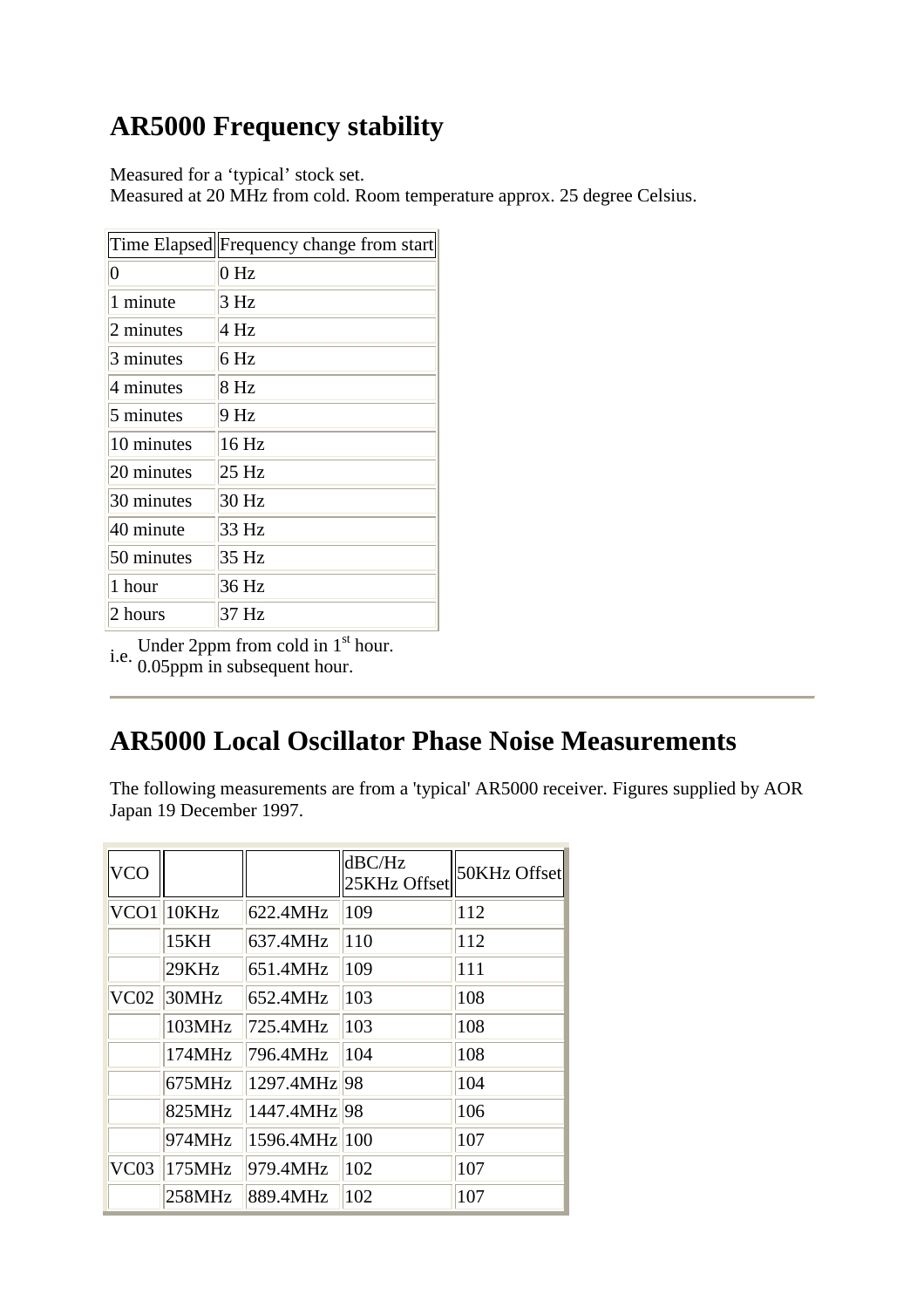|      | 339MHz | 891.4MHz                    | $ 102\rangle$ | 107 |
|------|--------|-----------------------------|---------------|-----|
|      |        | $ 975Mz $ $ 1597.4MHz 95$   |               | 101 |
|      |        | 1180MHz 1802.4MHz 98        |               | 105 |
|      |        | 1384MHz 2006.4MHz 101       |               | 107 |
|      |        | VCO4 340MHz 962.4MHz 100    |               | 107 |
|      |        | 420MHz 1042.4MHz 101        |               | 108 |
|      |        | 499MHz 1121.4MHz 101        |               | 108 |
|      |        | 1385MHz 2007.4MHz 99        |               | 106 |
|      |        | 1399MHz 2021.4MHz 99        |               | 106 |
| VC05 |        | $ 500MHz $ $ 1122.4MHz 101$ |               | 108 |
|      |        | 588MHz 1210.4MHz 100        |               | 106 |
|      | 674MHz | 1296.4MHz 100               |               | 106 |
|      |        |                             |               |     |
|      |        | $129MHz$ 611.7MHz           | 107           | 112 |

**'Close in' phase noise 'typical' measurements are as follows (information provided by AOR Japan):**

| Receiving frequency:   | 1500.00MHz          |
|------------------------|---------------------|
| Spectrum analyser RBW: | $10Hz$ , VBW: $3Hz$ |

| Offset frequency (Hz) dBc/Hz |      |
|------------------------------|------|
| 70                           | 66.5 |
| 100                          | 67.3 |
| 200                          | 68.7 |
| 500                          | 68.8 |
| 700                          | 70.5 |
| 1000                         | 71.1 |

# **AR5000 Spurii List**

The following measurements are of a "typical" AR5000 receiver. Figures supplied by AOR Japan 3th February 1998.

*Note AR5000C: Due to the design of the frequency coherent version, relatively largely spurii exists every 50MHz through the receivers frequency range, this is not a fault, nor can the spurii be removed.*

The receiver setup being:

Receiver mode: FM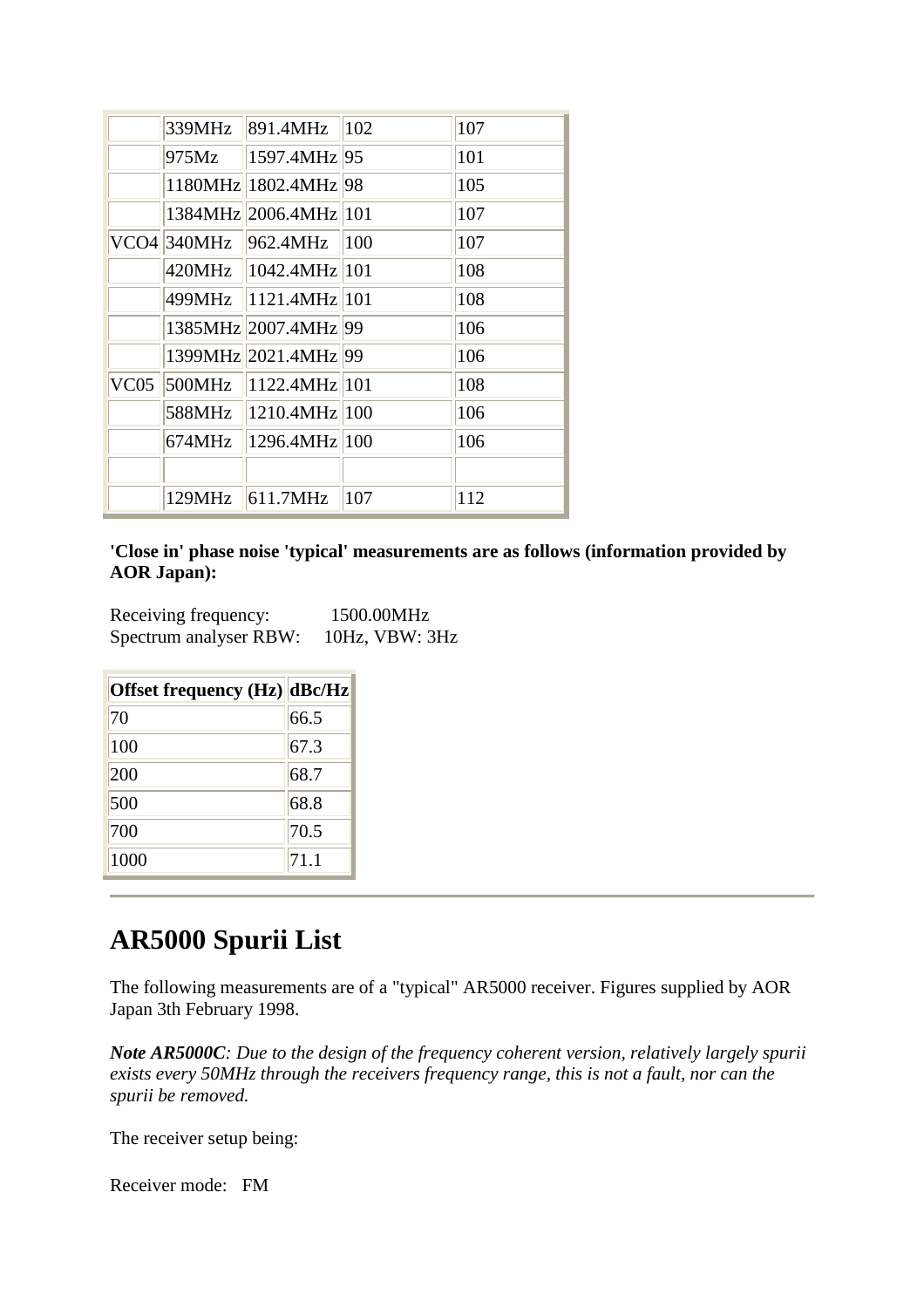IF bandwidth: 15kHz

| Tuning step size: 5kHz (fine tuned to centre frequency in 100Hz) |  |  |  |  |  |
|------------------------------------------------------------------|--|--|--|--|--|
|                                                                  |  |  |  |  |  |

| Spur RX<br>ii<br>No. | Frequen<br>cy             | $S-$<br>Meter<br>Readi<br>ng | Spur   RX<br>ii<br>No. | Frequen<br>cy              | $S-$<br>Meter<br>Readi<br>ng | Spur RX<br>ii Frec<br>N <sub>o</sub> | Frequen<br>cy | $\mathbf{S}\text{-}$<br>Meter<br>Readi<br>$\rm ng$ | ii<br>$\text{No.}$  cy | $\text{Sur}$ $\vert$ RX<br>Frequen | $S-$<br>Meter<br>Readi<br>ng |
|----------------------|---------------------------|------------------------------|------------------------|----------------------------|------------------------------|--------------------------------------|---------------|----------------------------------------------------|------------------------|------------------------------------|------------------------------|
| $\vert$ 1            | 0.1600                    | $\overline{0}$               | 39                     | 681.784<br>$ 0\rangle$     | $\overline{2}$               | 77                                   | 1015.72<br>47 | $\overline{7}$                                     | 115                    | 2085.35<br>02                      | $\boldsymbol{0}$             |
| $ 2\rangle$          | 12.8000                   | $\overline{0}$               | 40                     | 681.884<br>$\vert 0 \vert$ | $\overline{2}$               | 78                                   | 1019.16<br>61 | $\boldsymbol{0}$                                   | 116                    | 2093.40<br>00                      | $\boldsymbol{0}$             |
| 3                    | 25.6000                   | 3                            | 41                     | 683.112<br>0               | $\boldsymbol{0}$             | 79                                   | 1023.41<br>11 | $\boldsymbol{0}$                                   | 117                    | 2093.68<br>32                      | $\boldsymbol{0}$             |
| $\vert 4$            | 38.4000                   | $\overline{0}$               | 42                     | 687.866<br>$ 0\rangle$     | 3                            | 80                                   | 1040.18<br>83 | $\boldsymbol{0}$                                   | 118                    | 2093.96<br>65                      | $\boldsymbol{0}$             |
| $\vert$ 5            | 109.501<br>$\overline{0}$ | $\boldsymbol{0}$             | 43                     | 688.104<br>$\vert 0 \vert$ | $\boldsymbol{0}$             | 81                                   | 1056.96<br>56 | $\boldsymbol{0}$                                   | 119                    | 2328.68<br>59                      | $\overline{0}$               |
| 6                    | 218.103                   | $\overline{0}$               | 44                     | 697.934<br>0               | $\boldsymbol{0}$             | 82                                   | 1057.52<br>14 | $\boldsymbol{0}$                                   | 120                    |                                    |                              |
| $ 7\>$               | 236.085<br>0              | $\overline{0}$               | 45                     | 698.573<br>$ 0\rangle$     | 3.5                          | 83                                   | 1067.72<br>14 | $\boldsymbol{0}$                                   | 121                    |                                    |                              |
| 8                    | 292.450<br>$\overline{0}$ | $\boldsymbol{0}$             | 46                     | 698.672<br>$\vert 0 \vert$ | 3                            | 84                                   | 1073.74<br>29 | $\boldsymbol{0}$                                   | 122                    |                                    |                              |
| $ 9\rangle$          | 297.474<br>6              | $\overline{0}$               | 47                     | 699.934<br>0               | $\boldsymbol{0}$             | 85                                   | 1084.31<br>00 | $\boldsymbol{0}$                                   | 123                    |                                    |                              |
| 10                   | 297.750<br>$\overline{0}$ | $\overline{4}$               | 48                     | 704.643<br>3               | 2.5                          | 86                                   | 1084.51<br>00 | $\boldsymbol{0}$                                   | 124                    |                                    |                              |
| 11                   | 300.399<br>9              | $+20$                        | 49                     | 721.420<br>$\vert 8 \vert$ | 2.5                          | 87                                   | 1085.51<br>44 | $\boldsymbol{0}$                                   | 125                    |                                    |                              |
| 12                   | 300.466<br>3              | $+20$                        | 50                     | 738.198<br>$\vert 0 \vert$ | $\boldsymbol{0}$             | 88                                   | 1080.52<br>01 | $\boldsymbol{0}$                                   | 126                    |                                    |                              |
| 13                   | 445.314<br>5              | $\overline{0}$               | 51                     | 750.002<br>0               | $\boldsymbol{0}$             | 89                                   | 1094.48<br>56 | $\boldsymbol{0}$                                   | 127                    |                                    |                              |
| 14                   | 445.400<br>6              | $\boldsymbol{0}$             | 52                     | 754.975<br>$\overline{2}$  | 3                            | 90                                   | 1107.29<br>75 | $\boldsymbol{0}$                                   | 128                    |                                    |                              |
| $ 15\rangle$         | 450.685<br>5              | $\overline{0}$               | 53                     | 766.827<br>$ 0\rangle$     | $\boldsymbol{0}$             | 91                                   | 1216.57<br>47 | $\overline{4}$                                     | 129                    |                                    |                              |
| 16                   | 520.093<br>$\overline{0}$ | $\overline{0}$               | 54                     | 771.752<br>5               | 3                            | 92                                   | 1216.97<br>47 | $\overline{4}$                                     | 130                    |                                    |                              |
| 17                   | 536.870<br>$\overline{0}$ | $\boldsymbol{0}$             | 55                     | 782.515<br>$ 0\rangle$     | $\boldsymbol{0}$             | 93                                   | 1475.88<br>59 | $\overline{4}$                                     | 131                    |                                    |                              |
| 18                   | 570.425<br>0              | $\overline{0}$               | 56                     | 782.615<br>$ 0\rangle$     | $\boldsymbol{0}$             | 94                                   | 1544.79<br>97 | $+15$                                              | 132                    |                                    |                              |
| $ 19\rangle$         | 584.133                   | $\boldsymbol{0}$             | 57                     | 783.648                    | $\boldsymbol{0}$             | 95                                   | 1894.89       | $\boldsymbol{0}$                                   | 133                    |                                    |                              |

Antenna: Terminated into 50 OHMS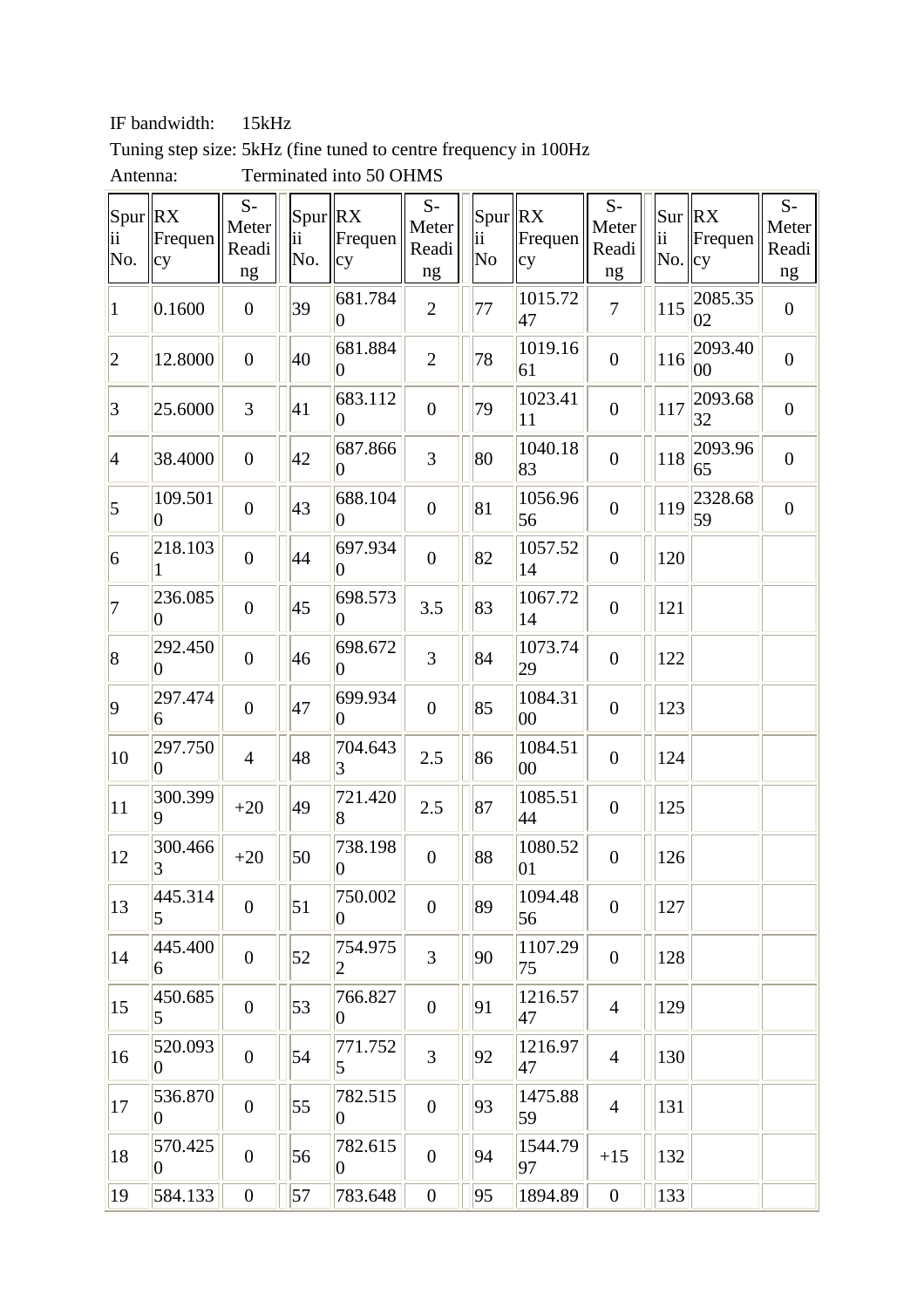# **AR5000 AGC & RSSI**

|              | 3                          |                  |    | $ 0\rangle$                |                  |     | 56                        |                  |     |  |
|--------------|----------------------------|------------------|----|----------------------------|------------------|-----|---------------------------|------------------|-----|--|
| 20           | 554.400<br>$\overline{0}$  | $\overline{0}$   | 58 | 785.529<br>8               | $\overline{4}$   | 96  | 1809.05<br>02             | $\mathbf{1}$     | 134 |  |
| 21           | 587.203<br>$\overline{0}$  | $\overline{0}$   | 59 | 799.303<br>5               | $\overline{0}$   | 97  | 1809.75<br>02             | $\boldsymbol{0}$ | 135 |  |
| 22           | 596.203<br>$\overline{0}$  | $\overline{0}$   | 60 | 799.403<br>5               | $\boldsymbol{0}$ | 98  | 1815.00<br>02             | $\overline{0}$   | 136 |  |
| 23           | 597.316<br>$\overline{0}$  | $\boldsymbol{0}$ | 61 | 805.306<br>8               | $\boldsymbol{0}$ | 99  | 1815.24<br>02             | $\boldsymbol{0}$ | 137 |  |
| 24           | 597.416<br>8               | $\overline{0}$   | 62 | 808.314                    | 6                | 100 | 1815.48<br>02             | $\boldsymbol{0}$ | 138 |  |
| $ 25\rangle$ | 603.980<br>$\overline{0}$  | $\overline{0}$   | 63 | 815.992<br>1               | $\boldsymbol{0}$ | 101 | 1815.72<br>02             | $\boldsymbol{0}$ | 139 |  |
| 26           | 615.820<br>$\overline{0}$  | $\boldsymbol{0}$ | 64 | 816.092                    | $\boldsymbol{0}$ | 102 | 1815.96<br>02             | $\boldsymbol{0}$ | 140 |  |
| 27           | 620.755<br>0               | $\overline{0}$   | 65 | 822.084<br>2               | $\boldsymbol{0}$ | 103 | 1840.38<br> 25            | $\boldsymbol{0}$ | 141 |  |
| 28           | 531.519<br>$\overline{0}$  | $\overline{0}$   | 66 | 841.166<br>8               | $\boldsymbol{0}$ | 104 | 1841.28<br>35             | $\boldsymbol{0}$ | 142 |  |
| 29           | 631.618<br>$\overline{0}$  | $\overline{0}$   | 67 | 841.283<br>$\overline{5}$  | $\boldsymbol{0}$ | 105 | 1841.58<br>35             | $\boldsymbol{0}$ | 143 |  |
| 30           | 637.534<br>$\overline{0}$  | $\overline{0}$   | 68 | 849.866<br>5               | $\boldsymbol{0}$ | 106 | 1846.80<br>00             | $\overline{0}$   | 144 |  |
| 31           | 648.305<br>$\overline{0}$  | $\boldsymbol{0}$ | 69 | 901.199<br>5               | 9                | 107 | 1846.82<br>99             | $\boldsymbol{0}$ | 145 |  |
| 32           | 548.405<br>$\overline{0}$  | $\overline{0}$   | 70 | 973.079<br>$\vert 5 \vert$ | $\overline{0}$   | 108 | 1847.07<br>98             | $\boldsymbol{0}$ | 146 |  |
| 33           | 654.312<br>$\overline{0}$  | $\boldsymbol{0}$ | 71 | 989.856<br>6               | $\boldsymbol{0}$ | 109 | 1847.35<br>98             | $\boldsymbol{0}$ | 147 |  |
| 34           | 658.613<br>3               | $\boldsymbol{0}$ | 72 | 1000.66<br>68              | $\boldsymbol{0}$ | 110 | 1861.50<br>14             | $\overline{7}$   | 148 |  |
| 35           | 684.995<br>$\overline{0}$  | $\mathbf{1}$     | 73 | 1001.94<br>34              | $\boldsymbol{0}$ | 111 | 2044.80<br>04             | 8                | 149 |  |
| 36           | 665.095<br>$\overline{0}$  | $\mathbf{1}$     | 74 | 1006.63<br>39              | $\boldsymbol{0}$ | 112 | 2045.85<br>$\overline{3}$ | 8                | 150 |  |
| 37           | 571.089<br>$\overline{0}$  | $\overline{3}$   | 75 | 1011.33<br>70              | $\boldsymbol{0}$ | 113 | 2045.37<br>15             | 8                | 151 |  |
| 38           | 678.274<br>$\vert 0 \vert$ | $\boldsymbol{0}$ | 76 | 1011.47<br>94              | $\boldsymbol{0}$ | 114 | 8088.06<br>68             | $\boldsymbol{0}$ | 152 |  |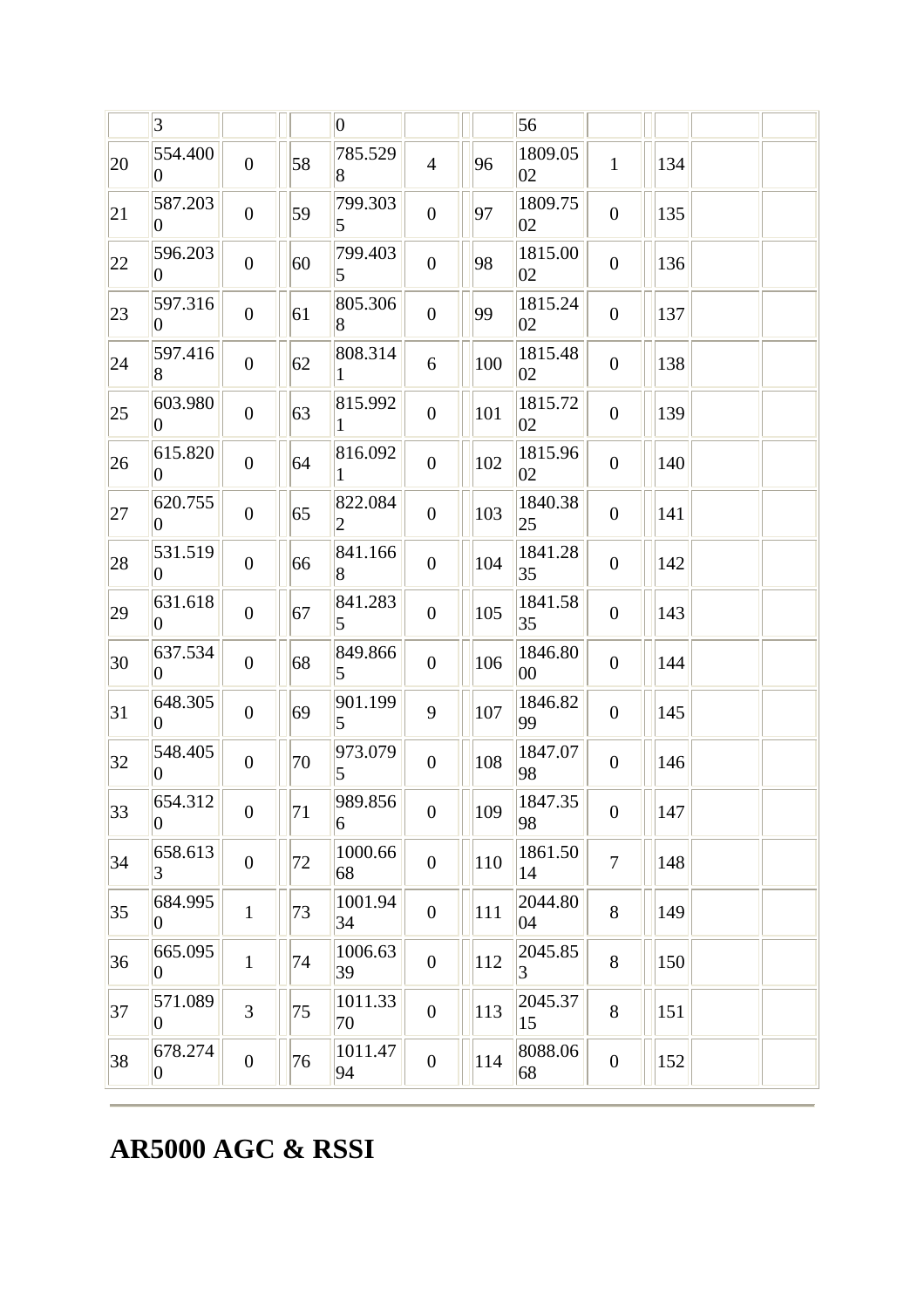Test signals have been generated at 184 MHz FM and the results are presented here while monitoring voltage on the rear AUX connector and using the LM command via the built-in RS232 port and have concentrated on levels between -120 and -100dBm:-

| <b>Signal level</b>                            |      | Dev/Filter<br>5/15kHz<br><b>AGC RS232</b> |                | Dev/Filter<br>24/30kHz<br>$AGC$ RS232 |    | Dev/Filter<br>24/110kHz<br><b>AGC RS232</b> |    |  |
|------------------------------------------------|------|-------------------------------------------|----------------|---------------------------------------|----|---------------------------------------------|----|--|
| $-117$ dBm $  0.32 \text{ uV}  4.58 \text{ V}$ |      |                                           | 03             | $4.58$ V                              | 03 | $4.58$ V                                    | 03 |  |
| $-116$                                         | 0.35 | 4.57                                      | 03             | 4.58                                  | 03 | 4.58                                        | 03 |  |
| -114                                           | 0.45 | 4.56                                      | 03             | 4.58                                  | 03 | 4.58                                        | 03 |  |
| $-113$                                         | 0.50 | 4.52                                      | 03             | 4.58                                  | 03 | 4.58                                        | 03 |  |
| $-112$                                         | 0.56 | 4.47                                      | 03             | 4.58                                  | 03 | 4.58                                        | 03 |  |
| $-111$                                         | 0.63 | 4.40                                      | 03             | 4.57                                  | 03 | 4.58                                        | 03 |  |
| -110                                           | 0.71 | 4.34                                      | 03             | 4.55                                  | 03 | 4.58                                        | 03 |  |
| $-109$                                         | 0.79 | 4.28                                      | 03             | 4.50                                  | 03 | 4.58                                        | 03 |  |
| $-108$                                         | 0.89 | 4.23                                      | 08             | 4.44                                  | 03 | 4.58                                        | 03 |  |
| $-107$                                         | 1.00 | 4.17                                      | 11             | 4.36                                  | 03 | 4.58                                        | 03 |  |
| $-106$                                         | 1.12 | 4.13                                      | 17             | 4.31                                  | 03 | 4.57                                        | 03 |  |
| -105                                           | 1.26 | 4.09                                      | 22             | 4.24                                  | 09 | 4.53                                        | 03 |  |
| -104                                           | 1.14 | 4.06                                      | 27             | 4.19                                  | 11 | 4.48                                        | 03 |  |
| -103                                           | 1.58 | 4.03                                      | 2F             | 4.14                                  | 1А | 4.42                                        | 03 |  |
| -102                                           | 1.78 | 4.00                                      | 36             | 4.10                                  | 21 | 4.36                                        | 03 |  |
| -101                                           | 1.99 | 3.97                                      | 3 <sub>C</sub> | 4.06                                  | 2Α | 4.30                                        | 03 |  |
| $-100$                                         | 2.20 | 3.95                                      | 41             | 4.03                                  | 31 | 4.24                                        | 08 |  |

# **Program search of the new 8.33kHz airband step using the AR5000**

The new airband channel step comes into effect in 1999 and 2000 for most of Europe and is to be further extend after that time.

There is much confusion over the issue of 8.33 kHz, in reality it is not 8.33 but eight-and-onethird. As a third cannot be expressed in a decimal fashion, a small compound frequency error will occur every third increment. Ideally the end digits should read ' $00^7$ ' '33' '66' '00' but will be display as '00' '33' '66' '99'. In reality, the AR5000 may be programmed in 8.333 kHz steps to further minimise the compound error, the error is then very small indeed, especially when considering the sub band is only expected to occupy 132.000 - 134.500 MHz (one Hz every third tuning increment!).

### **Work around:**

If you do not wish to live with a small compound error, it is possible to program three program search banks as a GROUP (refer to section 12-4 Page 49 onward of the English language operating manual).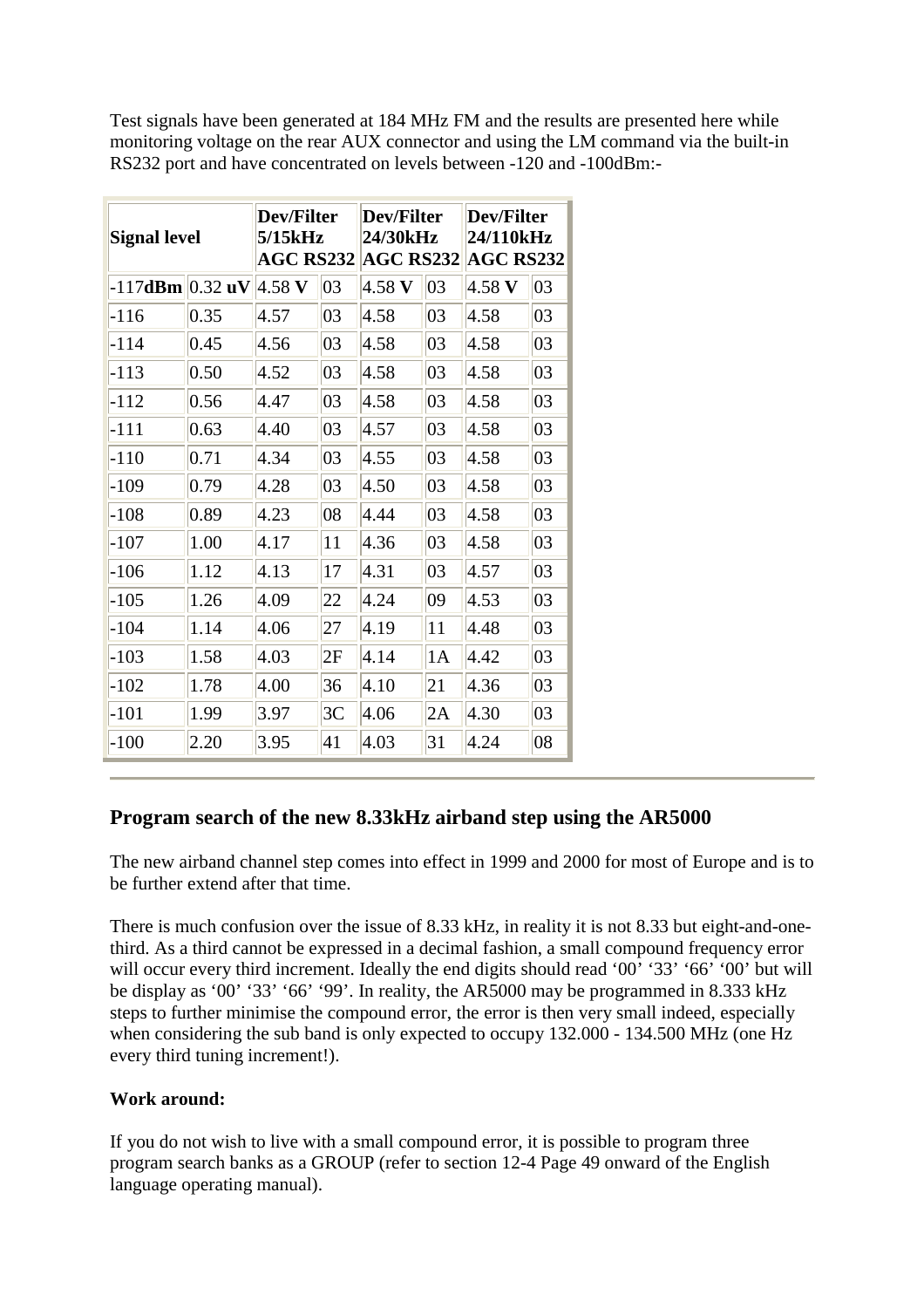It is assumed in this addendum that you understand how to program basic functions.

**1.** Program three program search banks with the limits 132.000 - 134.500 MHz in AUTO mode (AM 25kHz steps). Link all three search banks to form a single group... so all three are searched together. The operating manual does not specifically deal with step-adjust during program search, so ignore it at this time. Let's assume you have used banks 1, 2 & 3.

**2.** Bank 1 is left 'as is'.

**3.** Start searching bank 2. Press [STEP] then press [PASS] to engage step-adjust (the "\*" legend will be displayed).

Press [UP] to access the sub-menu to allow the step-adjust value to be entered. Key in [8] [.] [3] [3] [ENT]

Now press and hold the [ENT] key **for more than one second** for the data to be accepted (do not simply press ENT momentarily).

As there is no step-adjust entry point during the data input of program search, this LONG HOLD of the [ENT] key must be used to enter step-adjust while searching in the above fashion.

The AR5000 will continue to search but will add 8.33 kHz to every 25 kHz increment.

**4.** Repeat the process outlined in (3) for the third search bank, in this example (bank 3) but use a step adjust value of 16.66 kHz.

The AR5000 will continue to search but will add 16.66 kHz to every 25 kHz increment.

### **Outcome:**

By searching all three search banks as a group, the exact frequencies will be searched for the new airband allocation without a compound error creeping in. As the AR5000 has 20 search banks (twice), using three banks in this way is no great loss.

## **Step-adjust in program search mode using the AR5000**

When inputting program search data, there is no entry point for step-adjust, however it is still possible to enter step-adjust data following the programming sequence.

Enter program search data as per section 12-7 (pages 51, 52, 53) of the English language operating manual. Activate the program search in the usual manner by pressing [SRCH] then select the required bank as directed at the end of section 12-7 (page 53).

**1.** While searching, press the [STEP] key, press [PASS] to engage step-adjust (the "\*" legend will be displayed).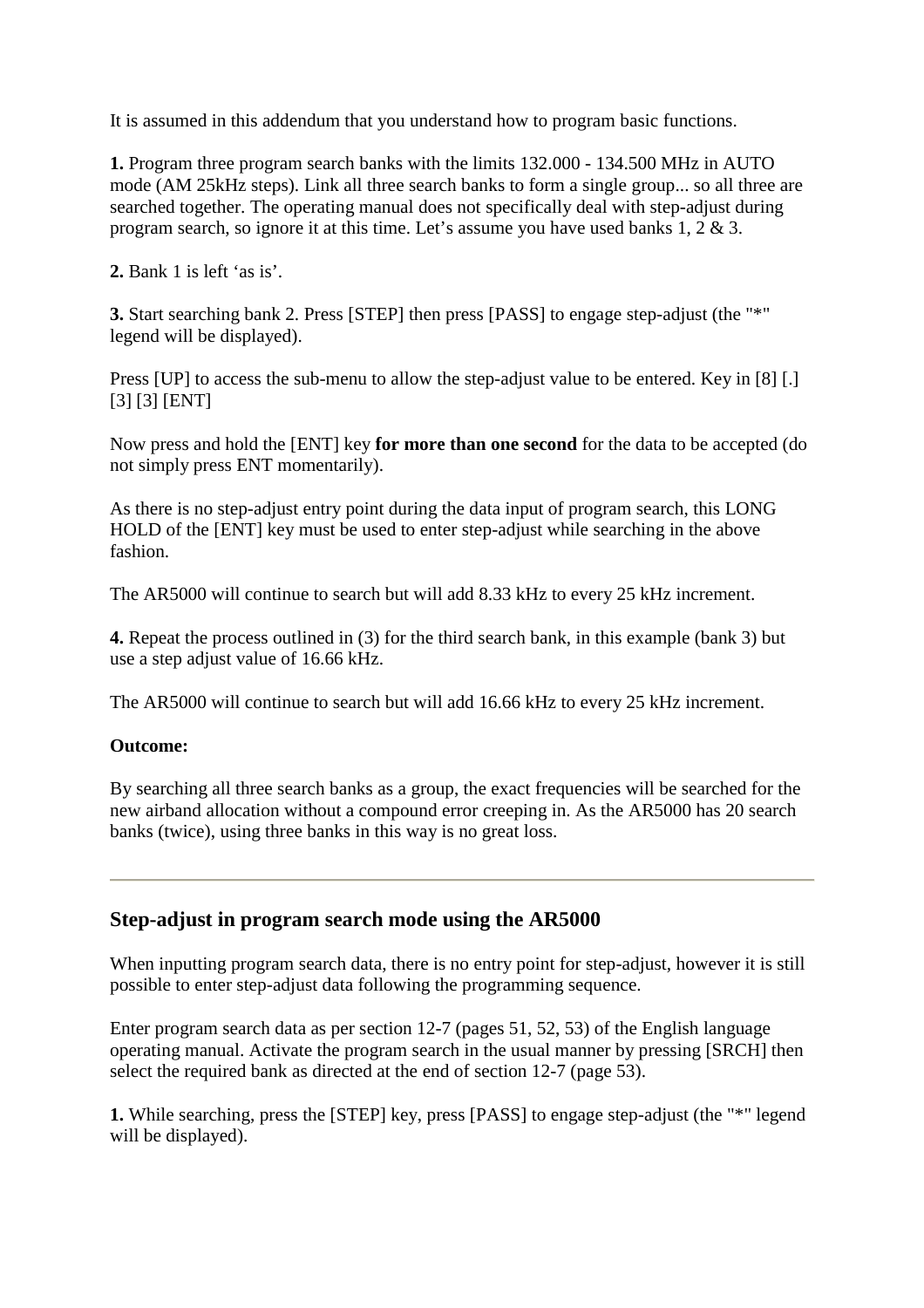**2.** Press [UP] to display the current step-adjust value, such as 5kHz. Select the required stepadjust value by rotating the SUB DIAL or via the keypad (if using the keypad finish the entry with a quick press of [ENT]).

**3.** To complete the data entry press [ENT] **for more than one second**. The data will be accepted and display will revert to search with the "STEP-ADJ" legend displayed.

**Note:** if you did not complete the sequence by holding the [ENT] key for more than one second, an error beep will sound (if the beep is enabled) and the data will not be saved. Remember, there is no entry point for step-adjust data during search program entry.

### **SWITCHED EPROM BANKS - more memories!!!**

From serial number approx 70660 upward (of the standard AR5000 and AR5000+3) the facility of switching EPROM banks is now supported (see the main operating manual section 18-6, page 71, last two items). This virtually means that the AR5000 now has 2000 memory channels, 40 search banks, 10 VFOs etc... two sets in one!

## **AR5000 I.F. OUTPUT LEVEL**

The AR5000 is equipped as standard to give an IF output from the  $2<sup>nd</sup>$  IF of 10.7MHz.

This can be further menu switched to give a bandwidth of up to +/-5MHz in the IF1 setting or variable IF filter bandwidth as selected from the IF BW front panel switch in the IF2 setting..

The output that can be expected from the IF output socket into a 50ohm load is as follows... With the **AGC switched off**, measured at VHF:

|  |  |  |  | <b>IF1</b> will give an output of +25dB relative to input signal level at the antenna socket.    |  |  |  |  |
|--|--|--|--|--------------------------------------------------------------------------------------------------|--|--|--|--|
|  |  |  |  | <b>IF2</b> will give an output of +38dB relative to input level at an indicated 15kHz bandwidth. |  |  |  |  |
|  |  |  |  | IF2 will give an output of +32dB relative to input level at an indicated 220kHz bandwidth.       |  |  |  |  |

These figures are good from the receivers noise floor up to a RF signal level at the antenna socket of –30dBm (7mV). Checked throughout the sets frequency range, they are correct to within 2 to 3dB up to 1GHz but will fall slightly towards BPF edges (by as much as 10dB in places).

With the **AGC switched on** and 0dB manual attenuation, the IF output relative to input is no longer a linear relationship and at VHF becomes:

| <b>RF I/P</b>               | IF1   | IF2 (15kHz filter) |
|-----------------------------|-------|--------------------|
| $-110dBm$ $-84dBm$ $-73dBm$ |       |                    |
| $-100$                      | $-78$ | -73                |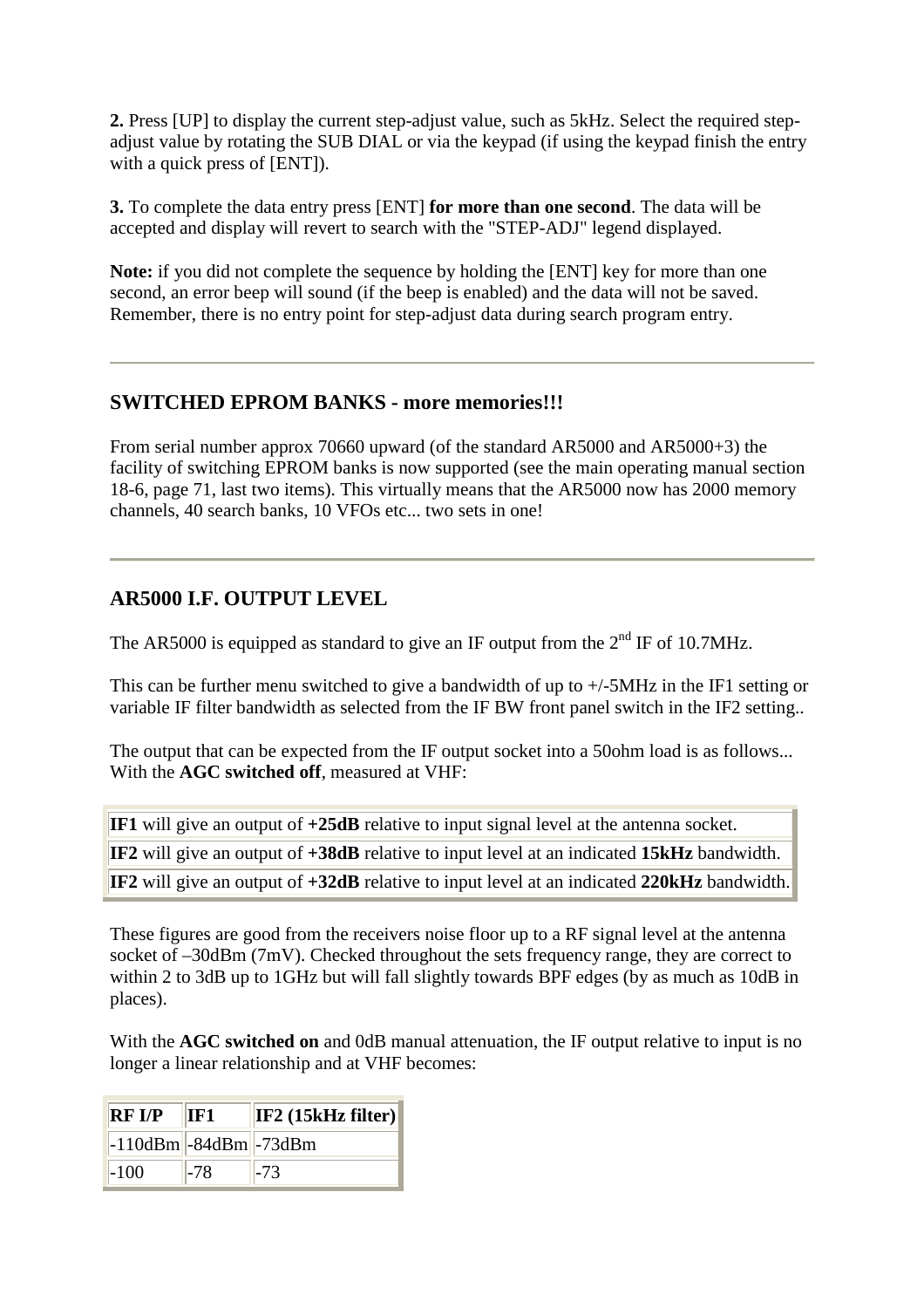| $-90$          | $-72$ | $-72$ |
|----------------|-------|-------|
| $-80$          | $-64$ | $-69$ |
| $-70$          | $-57$ | $-66$ |
| $-60$          | $-49$ | $-61$ |
| $-50$          | $-41$ | $-56$ |
| $-40$          | $-33$ | $-51$ |
| $-30$          | $-25$ | $-46$ |
| $-20$          | $-16$ | $-39$ |
| $-10$          | $-11$ | $-35$ |
| $\overline{0}$ | $-9$  | $-33$ |
| $+10$          | $-9$  | $-32$ |

## **AR5000 IF output relative to input frequency.**

Checked with set at 145MHz, NFM, AGC off.

| Input frequency | IF output level relative centre frequency level |
|-----------------|-------------------------------------------------|
| $+8MHz$         | $-30dB$                                         |
| $+7MHz$         | $-20dB$                                         |
| $+6MHz$         | $-12dB$                                         |
| $+5MHz$         | $-7dB$                                          |
| $+4MHz$         | $-4dB$                                          |
| $+3MHz$         | $-2dB$                                          |
| $+2MHz$         | 0dB                                             |
| $+1MHz$         | 0dB                                             |
| 145MHz          | OdB receiver centre frequency                   |
| $-1MHz$         | 0dB                                             |
| $-2MHz$         | 0dB                                             |
| -3MHz           | $-1dB$                                          |
| -4MHz           | $-2dB$                                          |
| -5MHz           | $-5dB$                                          |
| -6MHz           | $-10dB$                                         |
| -7MHz           | $-16dB$                                         |
| -8MHz           | $-22dB$                                         |
| -9MHz           | $-30dB$                                         |

# **Note:**

2 spurs are present at 455kHz away from centre frequency 68dB down from centre carrier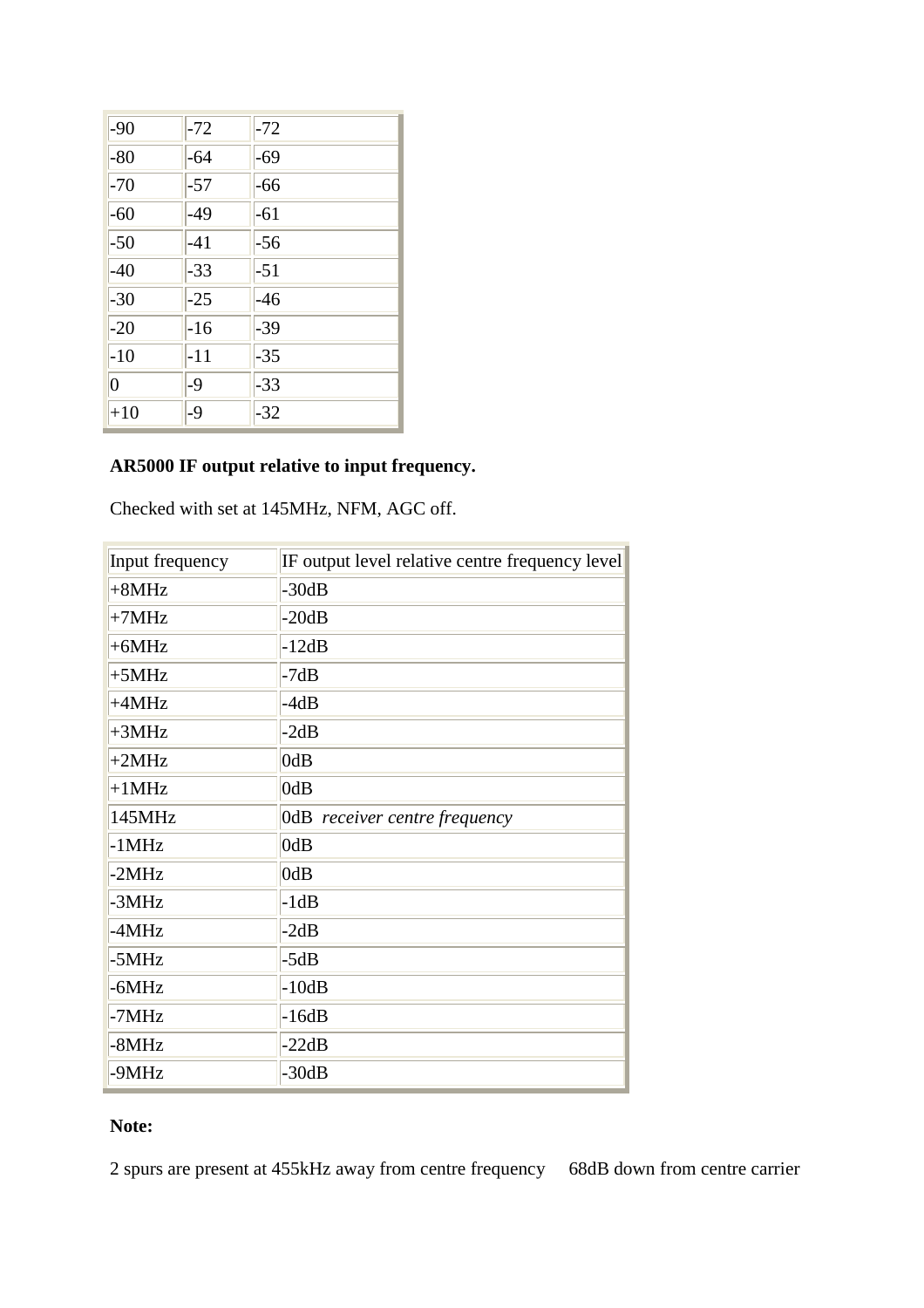1 spur is present 4.802MHz above carrier frequency at a level of 67dBm (NFM, no other signals present)

## **EARLY AR5000 - SSB frequency display accuracy**

The very first batch of AR5000 had no specific adjustment for SSB frequency accuracy but relied on the 10.245 MHz crystal feeding the MC3357D. If a frequency error is detected, it is fairly easy to REPLACE the 56pF capacitor to ground using a 39pF capacitor and 20pF trimmer to ground... the SSB frequency accuracy may then be adjusted - refer to the illustration:



# **EARLY AR5000 - squelch tail characteristics**

The length of squelch tail obtained on the AR5000 is microprocessor controlled and can be altered by PC via the RS232 port when using the Hyperterminal program.

The following commands are required to do this:-

```
AR5BA4 (CARRIAGE RETURN) 
CMA518 (CARRIAGE RETURN) 
00 (CARRIAGE RETURN)
```
The AR5000 will now have to be re-set by pushing the button behind the brake lever.

This will give a minimum squelch tail but the 00 values can be substituted by any value up to 99 to give a longer squelch tail.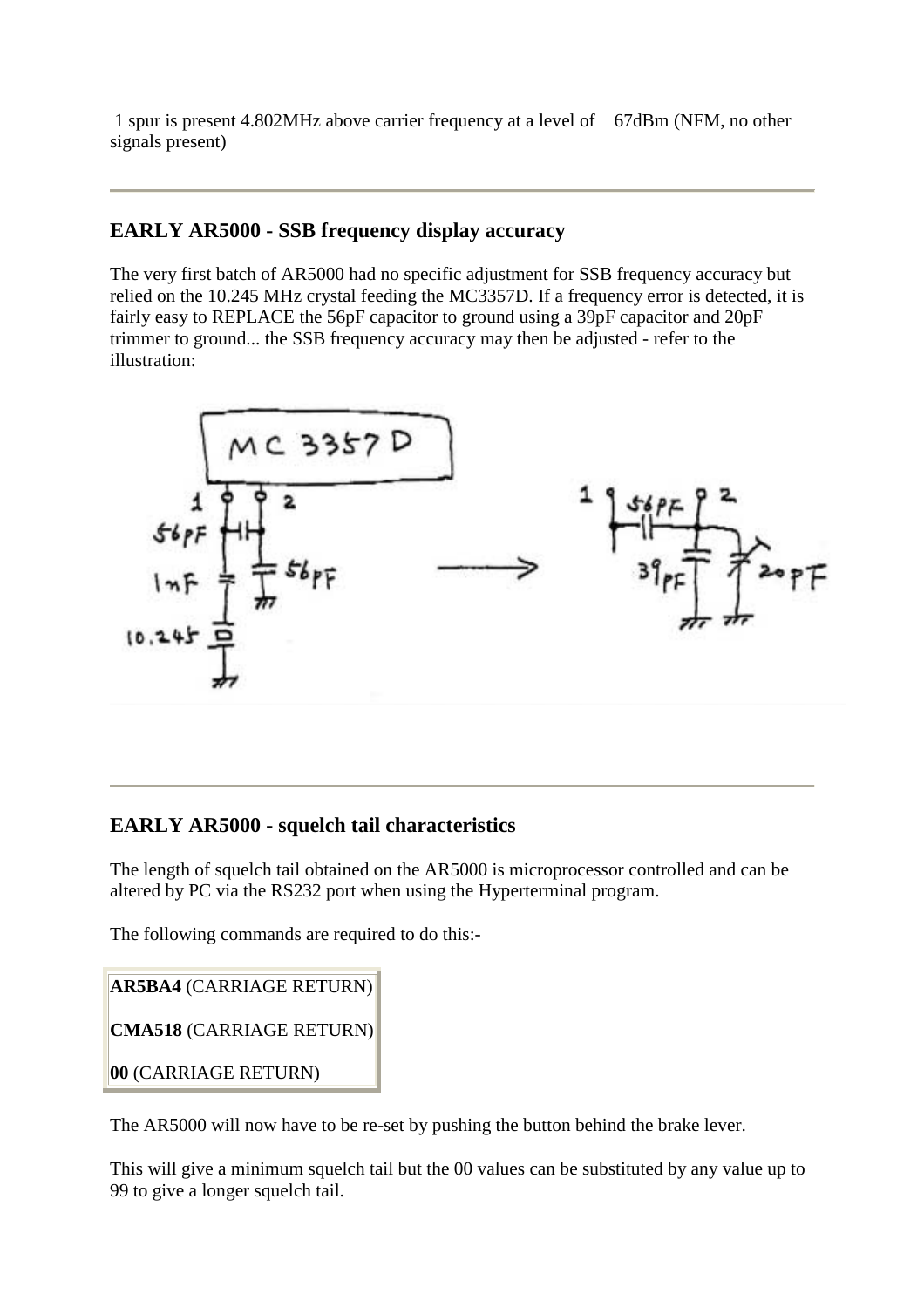A low level oscillation may be present between 400MHz and 1GHz which may cause a long squelch tail or simply be heard imposed on top of the wanted receive signal. S meter readings may alter in sympathy with the oscillation.

This problem has been reported as possible on an early AR5000 but it has only been observed on one set (A version V3.0 set).

This can be improved by the addition of a small grounded shield fitted to screen Q10 (FSX52WF) on the RF board.

# **EARLY AR5000 - increased noise level / AGC**

In early AR5000 units under certain circumstances, the S meter can be seen to give a reading, an increase in background noise or a clicking sound can be heard under 'no signal' conditions. This is noticeable when a strong signal has ended or the RF gain control has been increased.

The problem appears to be due to an instability starting in the 10.7MHz section and its symptoms can be altered by changing AGC settings, modes, etc.

A cure for this problem is to add a 22ohm resistor in the IF chain in place of R352 (RF PCB). A 22ohm resister is shown on the circuit diagram at this point but on early sets a zero ohm link is fitted.

No alteration in receiver performance is noticed.

# **EARLY AR5000 - spurii at 200kHz spacing**

It has been found on some AR5000 that there are a number of low level birdies generated between 300 MHz and 1GHz. To observe these birdies set the squelch control to threshold point, disconnect the external antenna, set to NFM and rotate the main tuning knob. The squelch will open every 200kHz approx.

The cure is to add a 10.7 MHz trap between the output from the DDS system and ground.

To carry out the modification remove the top cover and locate the PLL board - nearest the front panel with the metal screening cans and TCXO. Remove the six screws holding this board and hinge it over the front panel, removing necessary connectors - protect the top of the front panel with a soft cloth. The trap consists of a 4.7uH choke in series with a 47pF capacitor. It is connected between pin 3 of the NCO1 and ground. NCO1 is located at the left hand side of the PLL board - pin 3 is counted from the rear of the underneath of the board and is the pin whose track obviously goes to the double balanced mixer DBM1. A suitable ground connection is either pins 1 or 2 of the NCO1.

Reassembly is a reverse of the above.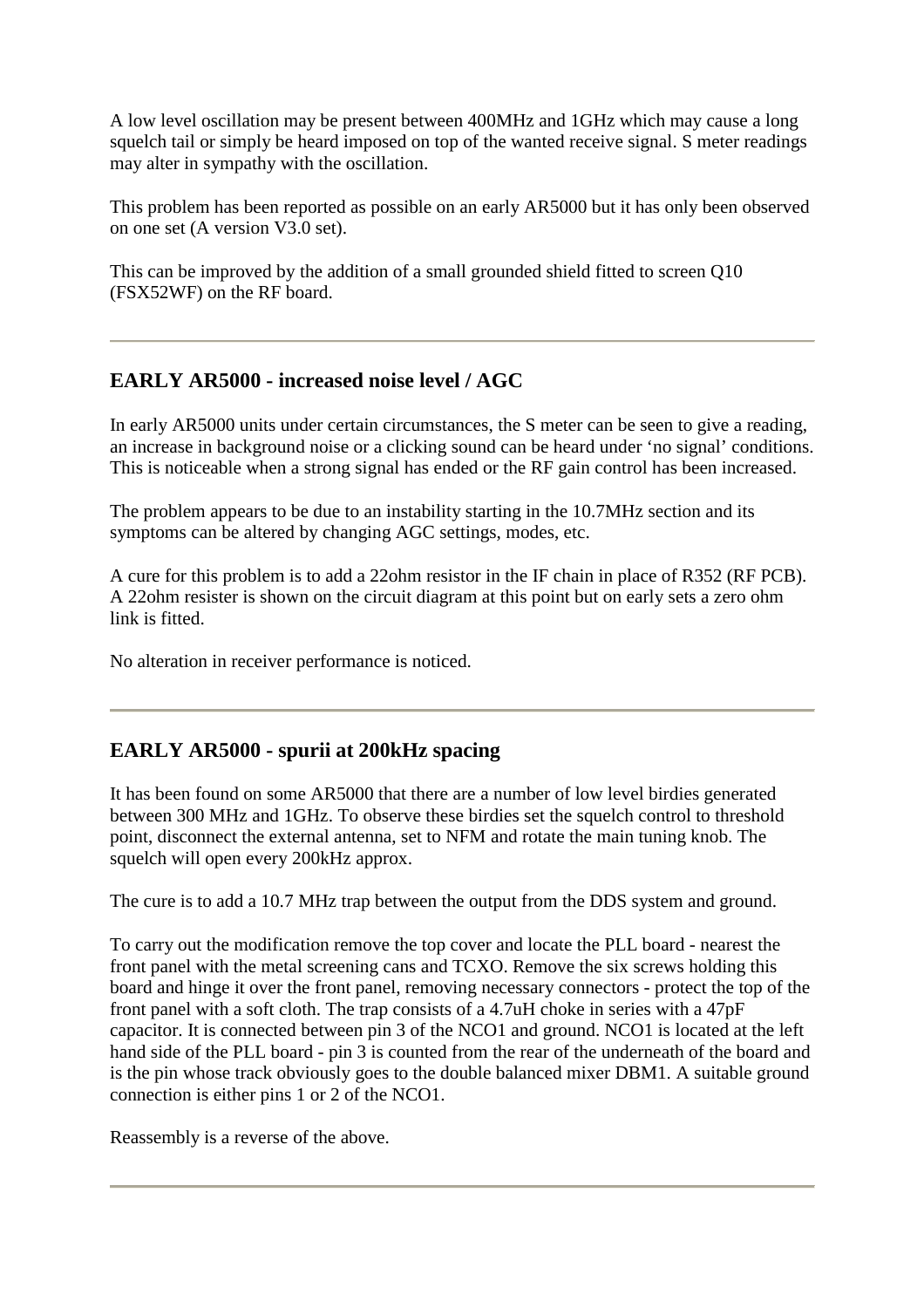# **AR5000 455kHz I.F. output modification**

The AR5000 can be easily modified to give a 455KHz I.F. output. This can be done by removing the top cover only. Various points are provided on the IF board which are intended as test points but can easily be soldered to in order to obtain an I.F. output. The I.F. board is the rearmost board once the top cover is removed.

Various levels can be obtained depending at which point the signal is taken from. All points are clearly labelled on the board and there is no need to remove the board.

**TP6** This point will give a low level output (or can be used as an I.F. input) up to about 4mV (p/p). It is unfiltered by the 455 I.F. filtering at this stage and will be relying on the 10.7MHz filtering for its bandwidth. This test point is fed by a 0.1uf cap and 18Kohm res.

**TP1** This is fed directly from the first stage of amplification after the 455KHz I.F. filtering has taken place. Levels will be up to approximately 3mV (p/p).

**TP2** This is probably the most useful point to take the IF from. It is taken from the unused output of the secondary winding of I.F. transformer, T11, after the second stage of amplification after filtering. Output levels will be up to  $10mV (p/p)$ .

**TP3** This gives a large level output after the third stage of amplification of the filtered signal. It is fed via a 0.1uf cap and 10Kohm res. Output levels will reach up to 1.5v (p/p).

All of the above points have no D.C. voltages present and TP1 & 2 are coupled indirectly to ground. These points can be brought out to the rear panel by connection of miniature R.F. coax. Termination can be made at an additional suitable socket of one of the ones already fitted can be utilised if it is not being used (possibly 10.7MHz output of 10MHz ref' input BNC).



### **DS8000 voice inverter - available sub-carriers**

The optional DS8000 analogue speech inverter works well with the AR5000 receiver, please refer to the operating manual for fitting instructions.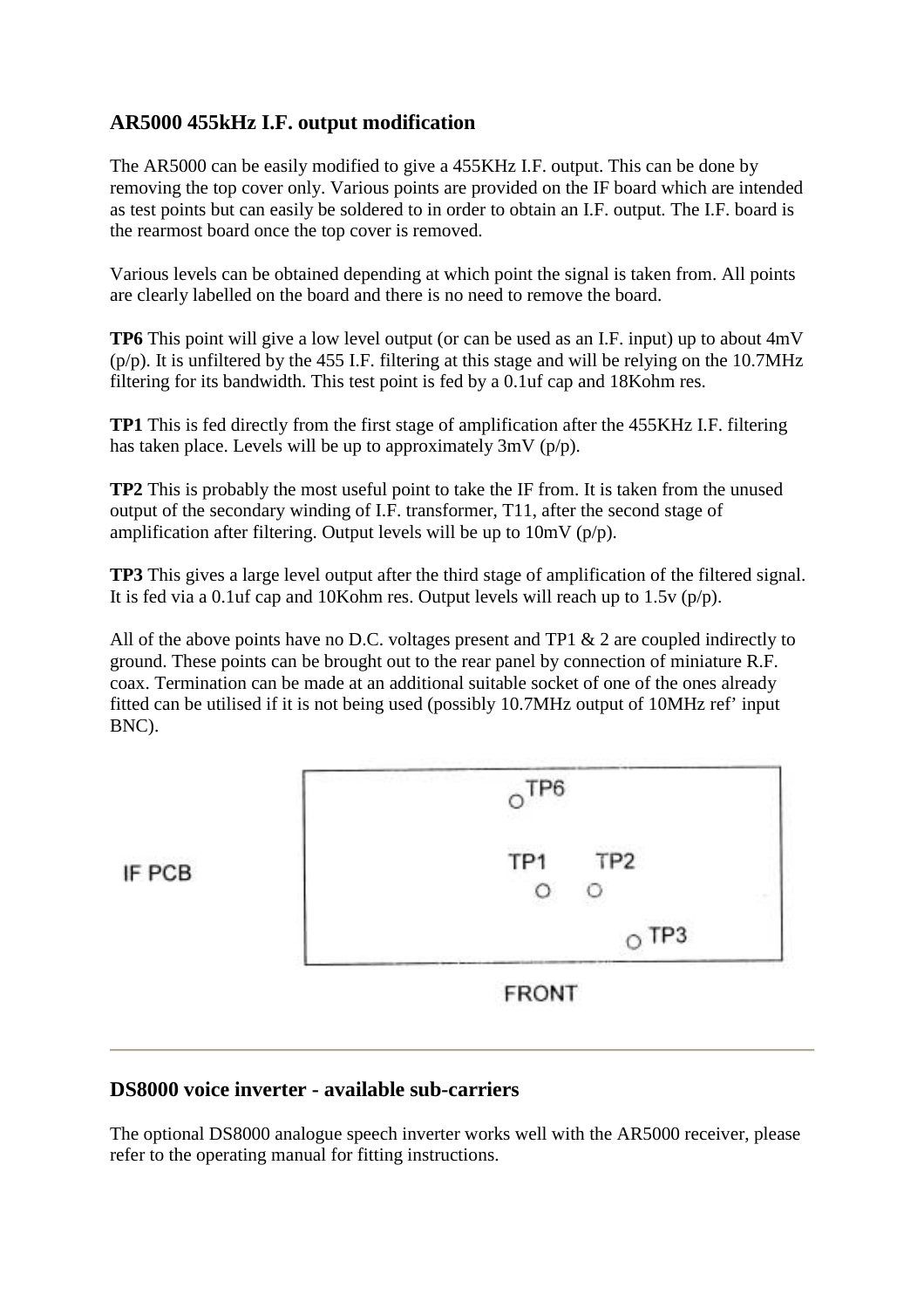However, only FOUR sub carrier (inversion points) are supported, then they are repeated over-and-over... these frequencies are:

 $3.7kHz$  $3.5kHz$  $3.3kHz$  $3.1kHz$ 

These tones are primarily intended for the decoding of Japanese cordless phones but may be used for simple PMR systems such as PMR446 etc.

## **AR5000 relay switching frequencies**

Operators have reported mechanical 'clicks' emanating from inside of the AR5000 when scanning, this is most noticeable when sited in a quiet environment such as night-time monitoring from home. The clicks are caused by internal relays, diodes have not been employed for critical RF signal paths in an attempt to reduce signal loss and minimise intermodulation products.

In particular it has been reported that the 'clicks' are most noticeable when the AR5000 is tuned across the following frequency boundaries:

| 40MHz            |
|------------------|
| 400MHz           |
| $1000MHz$ (1GHz) |
| 1600MHz (1.6GHz) |

Similar noise is generated by the earlier AR3000A receiver but is consistent with other manufacturers models such as the ICOM IC-R8500.

## **AR5000 tuning encoder adjustment and replacement**

A three page Acrobat PDF file is available detailing the replacement of main tuning encoder of the AR5000. Usually replacement is only necessary if mechanical damage has been experienced.

The main encoder used (ALPS) has a specification of; 'approaching 100 pulses per revolution'.

Tuning the encoder at about 1 rev' every 5 seconds produces the nearly ideal figure of 100 steps.

Reducing the time to 4 seconds produced 96 steps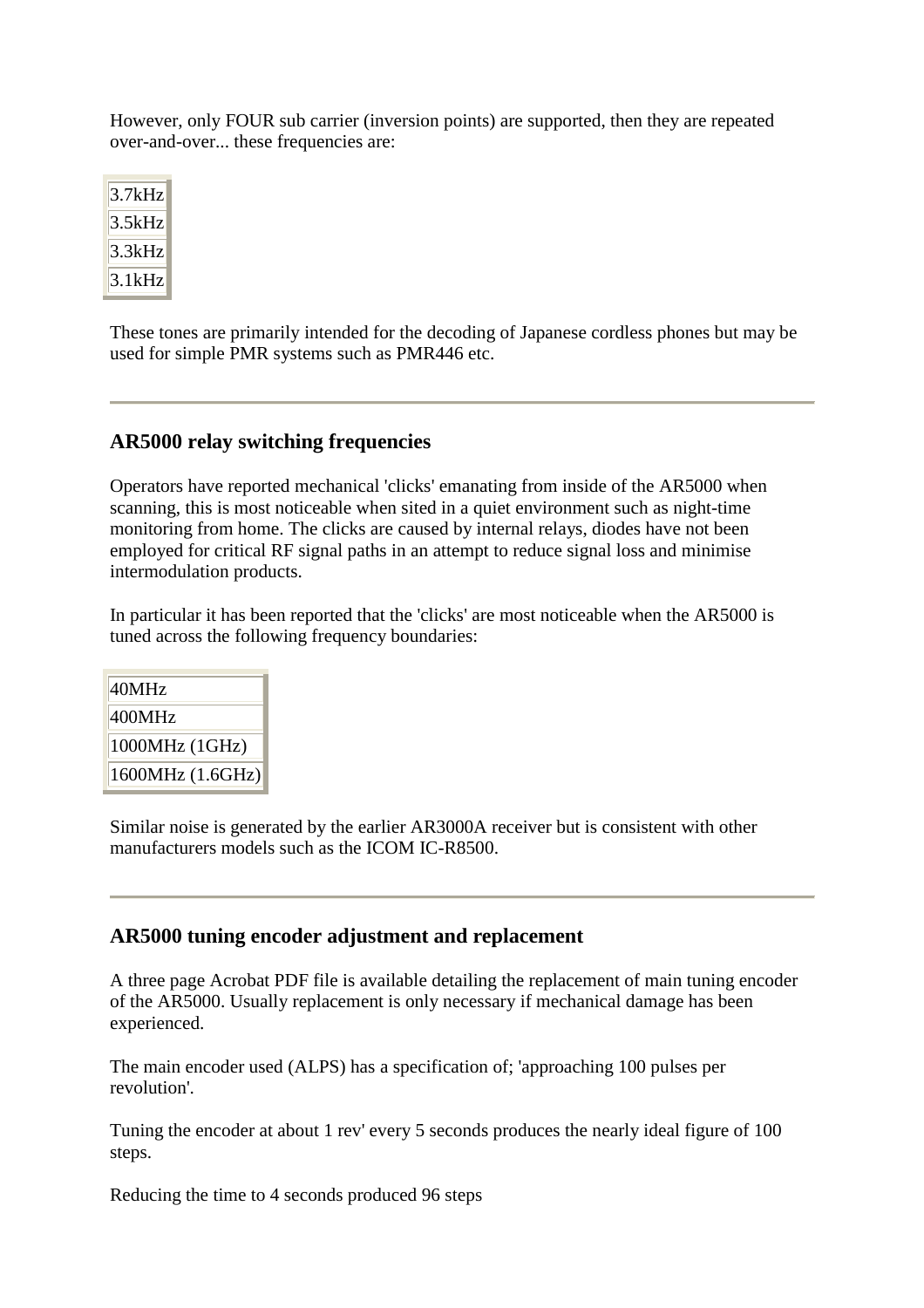3 s 81 steps 2 s 76 steps 1 s 40 steps 0.5 s 20 steps

In practice, this produces a noticeable increase in tuning speed with increase in rotation speed up to about 1 rev / second. After that the tuning speed remains the same regardless of how much faster the encoder is rotated. The overall result is a very smooth tuning action while retaining reliable slow speed tuning.

There is very little circuit involved between the encoder and the microprocessor, just a couple of resistors and some decoupling. It appears therefore that the tuning rate is controlled mainly by the microprocessor firmware.

The main encoder is not intended to operate like an old VFO control. It is more intended as a 'rotary switch' used for several other functions in addition to frequency tuning. Operation of some of these other functions would be more difficult and jumpy if the encoder response speed was very different.

It is a wide band monitor and will never compete with the tuning operation of a VFO controlled dedicated HF set where tuning speed is directly proportional to speed of rotation. This being one reason that the AR5000 has such a versatile and large variety of programmable tuning step sizes with a different step size possible on the sub encoder.

## **ACC1 ready made lead for AR5000 - UK**

In the UK a pre-wired ACC1 plug & lead has been made available as an option (8LMINI), however there appears to be two types of cable depending upon manufacturing batch / supplier! The two types of lead are almost identical other than the wiring order is different. The only distinguishing feature between the two leads, is that one lead has a **grey** wire and the other has a **purple** wire within its multi-cable.

Wiring order for each type is as follows:

| <b>GREY</b> wire type<br><b>PIN NUMBER</b> | <b>COLOUR</b>          |
|--------------------------------------------|------------------------|
| 1                                          | <b>BLACK</b>           |
| $\overline{2}$                             | <b>BROWN</b>           |
| 3                                          | <b>RED</b>             |
| 4                                          | <b>ORANGE</b>          |
| 5                                          | <b>YELLOW</b>          |
| 6                                          | <b>GREEN</b>           |
| 7                                          | <b>BLUE</b>            |
| 8                                          | <b>GREY</b>            |
|                                            | <b>SCREEN / GROUND</b> |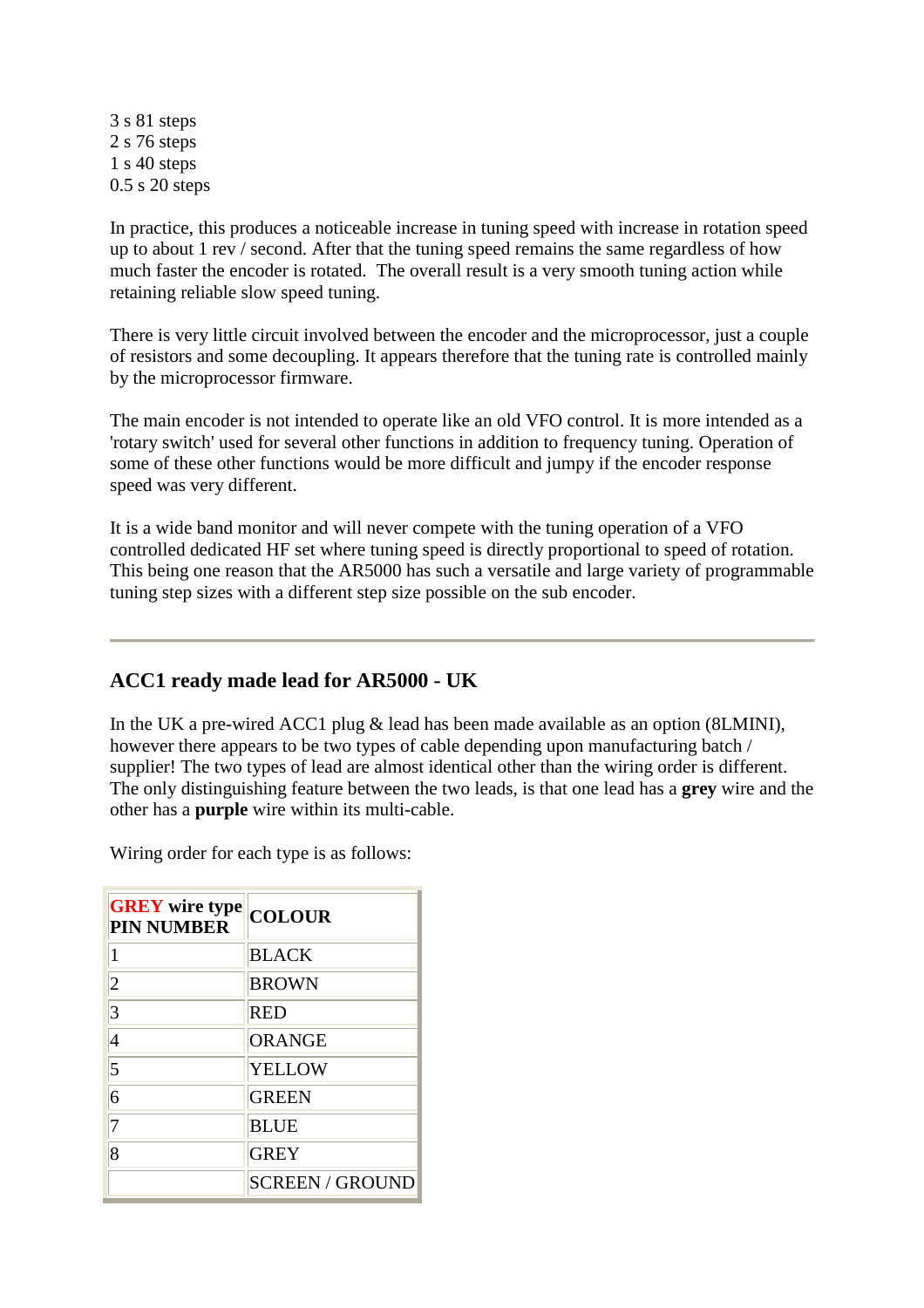| <b>PURPLE</b> wire type<br><b>PIN NUMBER</b> | <b>COLOUR</b>          |
|----------------------------------------------|------------------------|
| 1                                            | <b>RED</b>             |
| $\overline{2}$                               | <b>BROWN</b>           |
| 3                                            | <b>GREEN</b>           |
| 4                                            | <b>YELLOW</b>          |
| 5                                            | <b>ORANGE</b>          |
| 6                                            | <b>BLACK</b>           |
| 7                                            | <b>PURPLE</b>          |
| 8                                            | <b>BLUE</b>            |
|                                              | <b>SCREEN / GROUND</b> |

The functions of each pin can be found on page 10 of the AR5000 operating manual.

**Since writing the above (October 2001), a third type of cable has been supplied. This is almost indistinguishable from the above cable but is more logically wired (nearly like the resistor colour code). Wiring order for this is:**

| <b>PIN NUMBER COLOUR</b> |                      |
|--------------------------|----------------------|
| 1                        | <b>BROWN</b>         |
| $\overline{2}$           | <b>RED</b>           |
| 3                        | <b>ORANGE</b>        |
| 4                        | <b>YELLOW</b>        |
| 5                        | <b>GREEN</b>         |
| 6                        | <b>BLUE</b>          |
| 7                        | <b>VIOLET</b>        |
| 8                        | <b>BLACK</b>         |
|                          | <b>SHIELD/GROUND</b> |

**Given the above, the only safe way is to meter any lead through before use.**

### **AR5000 VLF sensitivity measurements**

All tests in USB mode, 3kHz filter, AMP on, 0db ATT 10dBS/N

| <b>Receive frequency Sensitivity</b> |                       |
|--------------------------------------|-----------------------|
| 100k                                 | $-122$ dBm $(0.18uV)$ |
| 50k                                  | $-119$ dBm $(0.25uV)$ |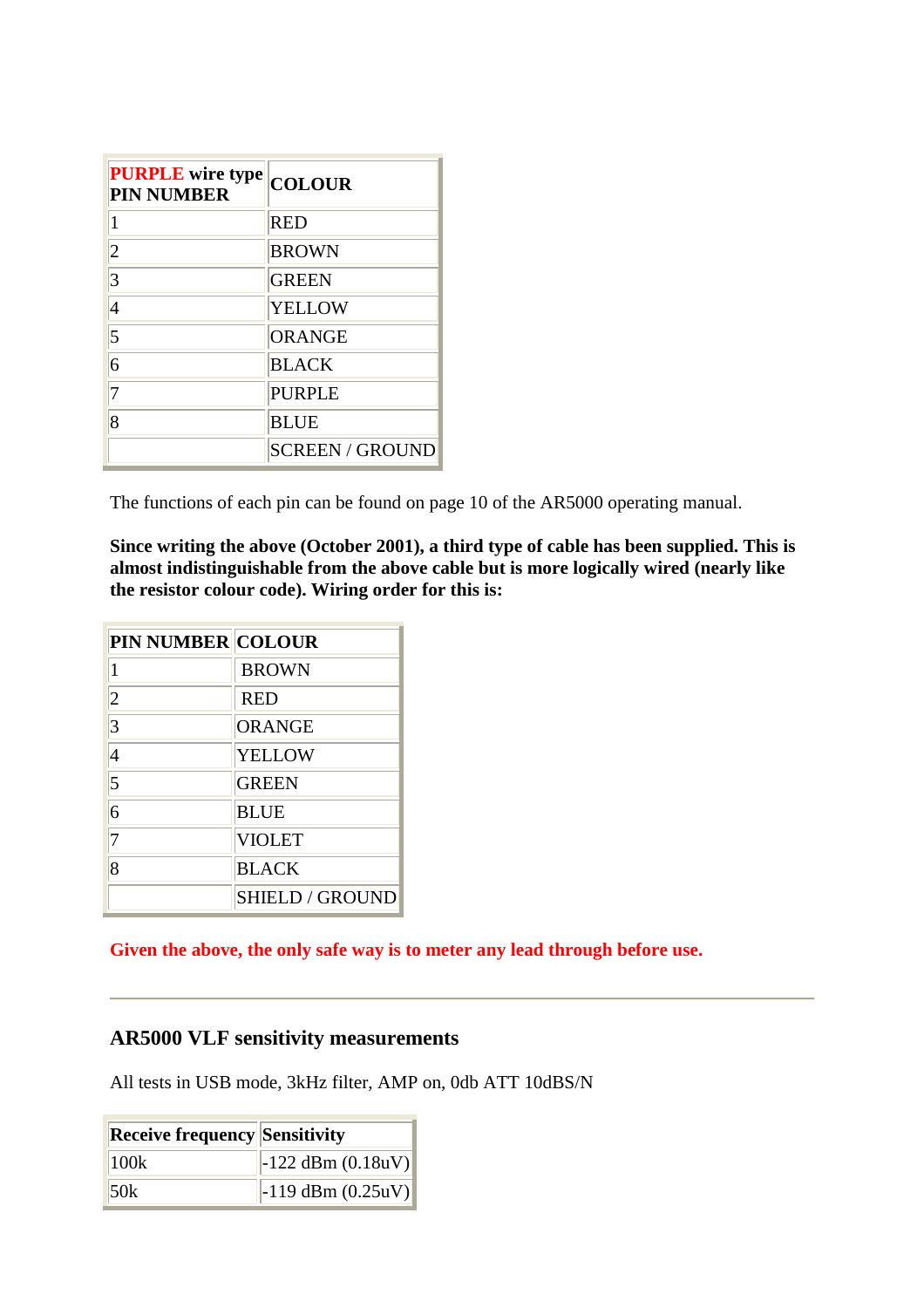| 35k | $-116$ dBm $(0.35uV)$ |
|-----|-----------------------|
| 30k | $-112$ dBm $(0.55uV)$ |
| 25k | $-108$ dBm $(0.9uV)$  |
| 20k | $-104$ dBm $(1.4uV)$  |
| 15k | $-101$ dBm $(2.0uV)$  |
| 10k | $-97$ dBm $(3.2uV)$   |
| 6k  | $-76$ dBm $(35uV)$    |

*Receiver serial No: 070020*

## **AS5000 switch - circuit diagram**

An optional switch is available for the AR5000, the part number is AS5000. The switch plugs into the rear panel ANT1 N-connector providing three N-sockets and leaves the rear chassis ANT-2 SO239 socket still available. Switching can be accomplished automatically using a defined form of bandplan or manually from the ANT select menu. The circuit is shown here:



# **AR5000 and TV output**

The rear panel 10.7 MHz I.F. output of the AR5000 provides a wide 10 MHz usable bandwidth (+/- 5 MHz) and is suitable for running TV demodulators.

Presented here as an Acrobat PDF file (461kb) containing modification information for the ICOM TV-7000 provided by Francois Michaud-Herbst of Canada and a proposed video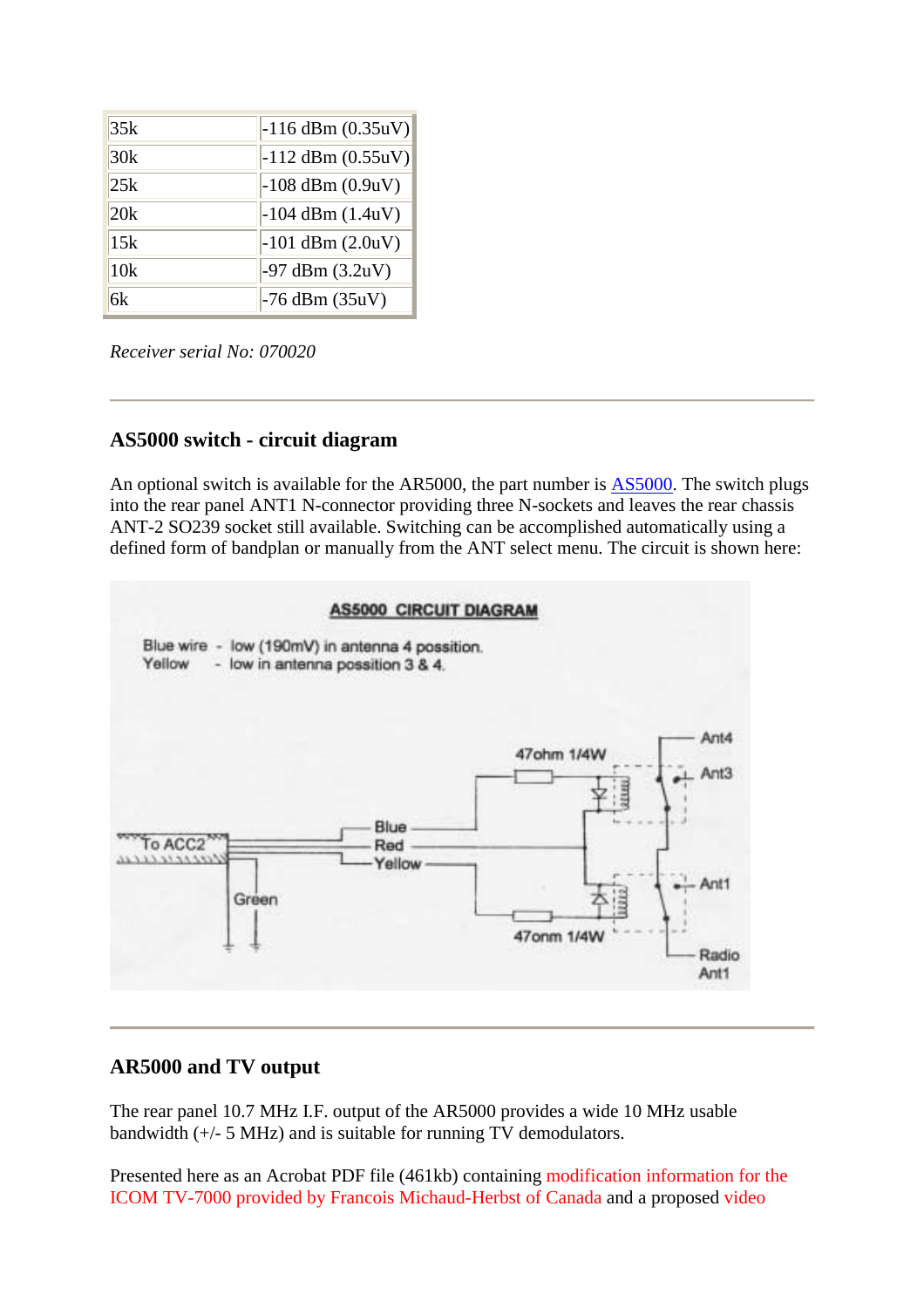converter project by Jason Reilly of Australia (posted to the AR5000 re-mailer in April 1999)

## **PLUS modifications for the AR5000 receiver**

It is not possible to PLUS upgrade AR5000 receivers outside of the AOR factory in Japan apart for one or two workshops around the world such as that of AOR UK LTD. If the AR5000 is a late serial number (at least above 70661, preferably 71xxx) it should be possible to add the PLUS features.

Based on this assumption, the following costs are involved, all prices shown exclude VAT & carriage which would have to be added to the total amounts:

**Synchronous AM**  parts GBP£ 89.00 workshop handling GBP£ 20.00

**Automatic Frequency Control**

parts GBP£ 89.00 workshop handling GBP£ 20.00

#### **Noise blanker**

-

parts GBP£ 89.00 workshop handling GBP£ 20.00

We can install one, two or all three as you choose (or none !).

The likely total for the upgrade of all three items including carriage from the UK to an address in Europe with VAT is £395.00 - in addition you would have the cost of shipping the unit back to the UK. Once ordered, the parts are likely to take a couple of weeks to arrive from Japan.

**As these parts would be obtained as a special order (apart from the Synchronous AM parts which are already available in our UK workshop), we would need a nonrefundable DEPOSIT of GBP £100.00 in order to proceed (deducted from the final costs).** 

## **AR5000 Main encoder shaft bearing**

The AR5000 uses a rotary encoder for its main tuning control. The shaft is supported through the front panel by a bronze type bearing mounted in a pressed steel case.

The bearing is mounted to the front chassis by two screws.

The bearing doesn t use any lubrication and should normally operate without problem. We have had a couple of reports of slightly stiff tuning and requests about how to lubricate this.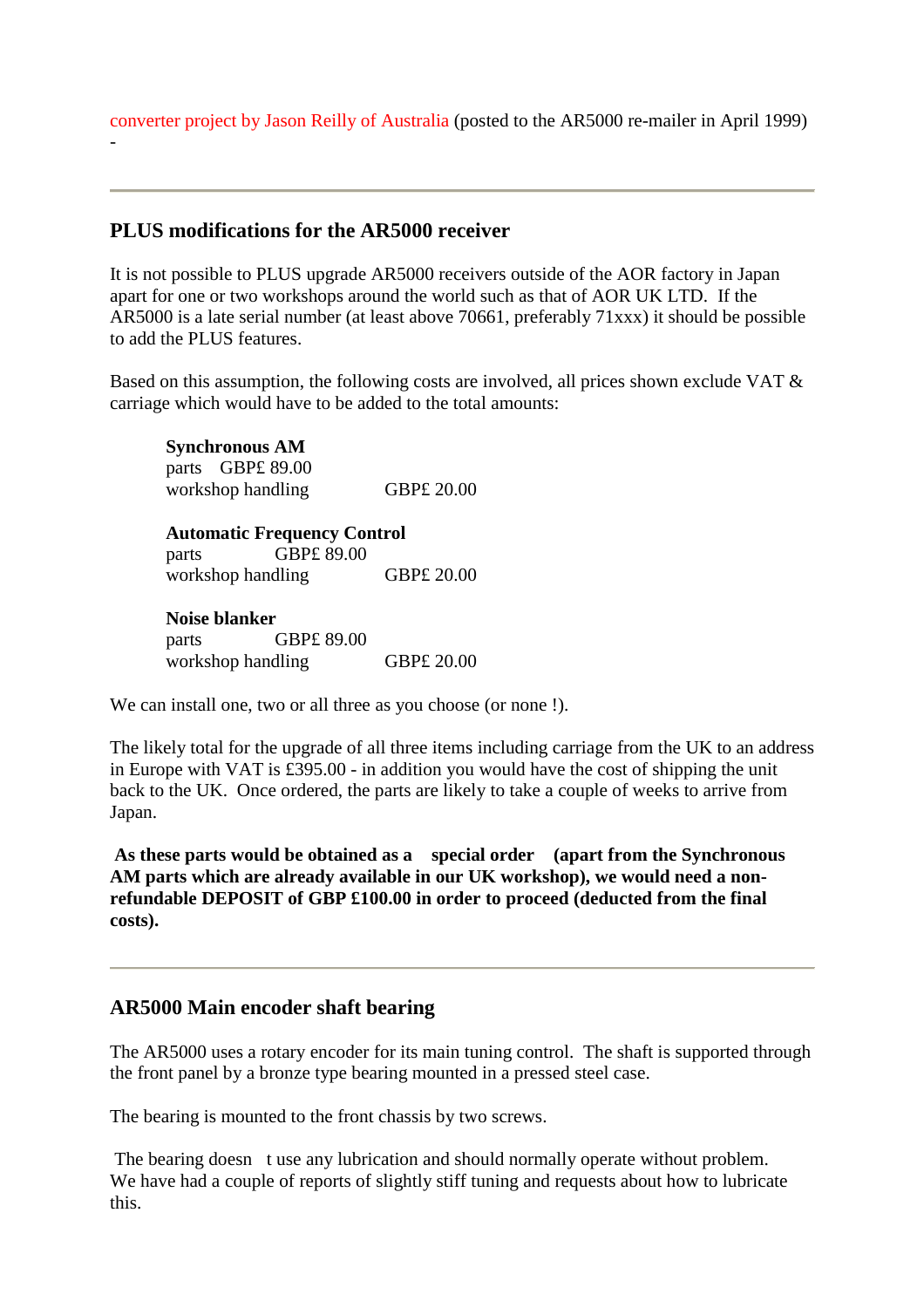If the tuning is slightly stiff, chances are that it is the bearing mounted slightly off centre.

To rectify this, remove the main encoder tuning knob by first sliding off the outer rubber sleeve and then loosen the small hex grub screw (only one is fitted even though there may be holes for two).

Loosen the two bearing screws now revealed.

Re-tighten these with the bearing re-positioned centrally.

If you decide to lubricate the bearing, use a light oil that will not stiffen with time.

Note that the bearing is free to rotate in its casing and the shaft free to rotate in the bearing itself, so lubrication can be added to both of these areas. Only add a small amount of oil as the main dial brake operation may be compromised if too much is added.

 At worst, on well used older sets, it may be worth removing the bearing completely. Clean both the bearing and the shaft with a solvent before lubricating and re-fitting. Take care not to let any solvent enter the actual encoder as this will lead to very rapid wear.

Re-fit the encoder and test your work.

### **AR5000 RS232 commands for UP / DOWN tuning**

The following commands can be used via Windows Hyper-Terminal using the ALT key of the PC and the NUMERIC KEYPAD (NOT the number keys above the keyboard letters):

| Up arrow | $ ALT+30$ HOLD ALT and type 30                   |
|----------|--------------------------------------------------|
|          | <b>Down arrow</b> $ ALT+31$ HOLD ALT and type 31 |

To clarify, Up/Down Increment **n<CR>** where n is a binary byte value as follows



This would suggest that the command is expressed as a SINGLE HEX VALUE followed by carriage return. Ensure that you have full 8-bit data setup and not limiting it to 7-bit ASCII... otherwise all other commands would be okay but the HEX values would get screwed.

#### **The following is comment on the subject posted to the internet in 2001:**

With VB, you would do this as:

 $MSComm1. Output = Chr( $\&H1E$ )$ 

or